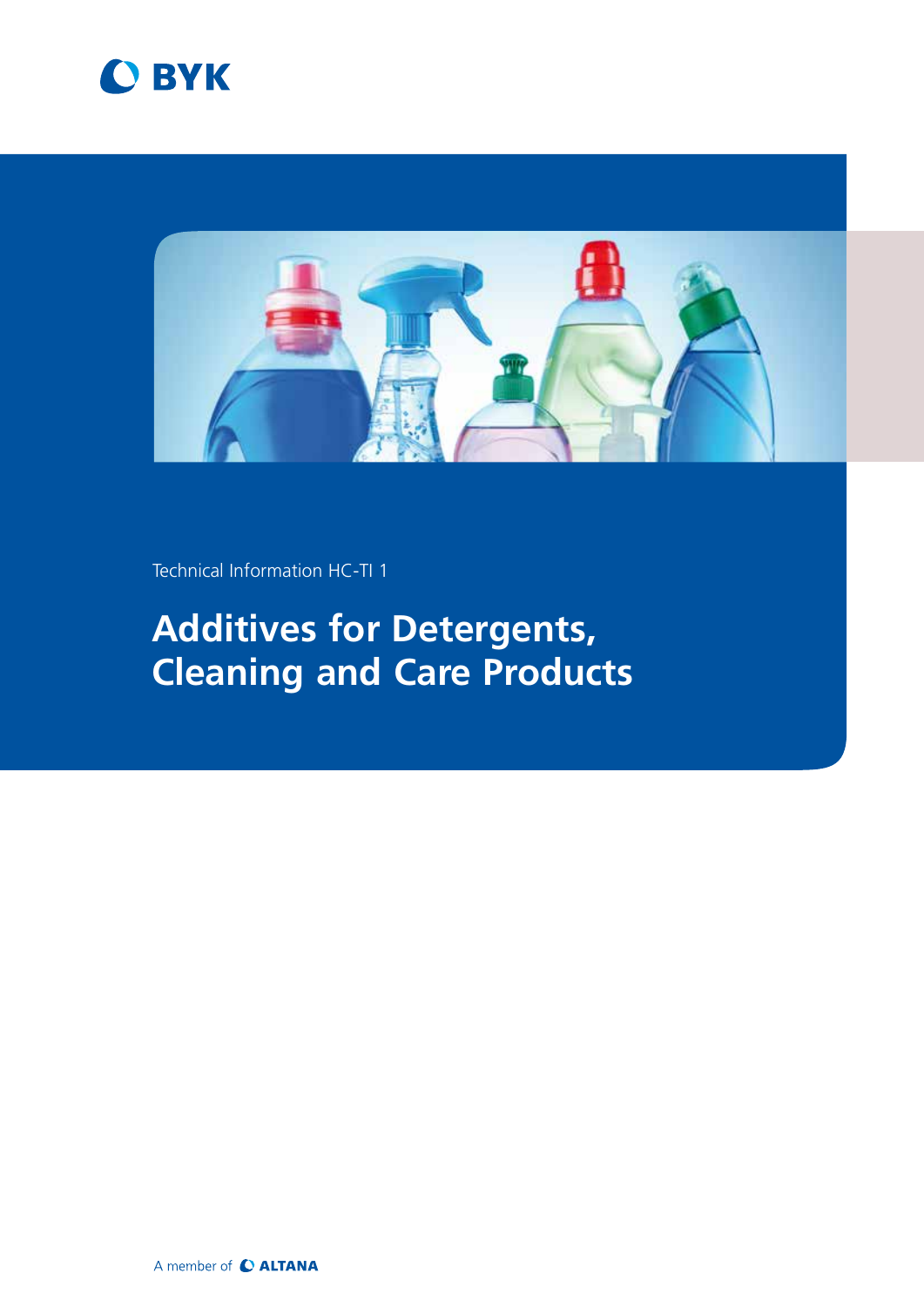# **Additives for Detergents, Cleaning and Care Products**

# **Content**

| Introduction                                     | Page | 3  |
|--------------------------------------------------|------|----|
| Wax Additives for Floor Polishes                 | Page | 4  |
| Surface Additives for Floor Polishes             | Page | 7  |
| Defoamers for Floor Polishes                     | Page | 9  |
| Additives for Leather Care                       | Page | 10 |
| Additives for Car Care                           | Page | 12 |
| Additives for Vertical Cleaning                  | Page | 14 |
| Rheology Additives for Solvent-borne Cleaners    | Page | 16 |
| Additives for High-Solid Cleaning Products       | Page | 18 |
| Rheology Additives for Liquid Laundry Detergents | Page | 20 |
| Rheology Additives for Fabric Softeners          | Page | 22 |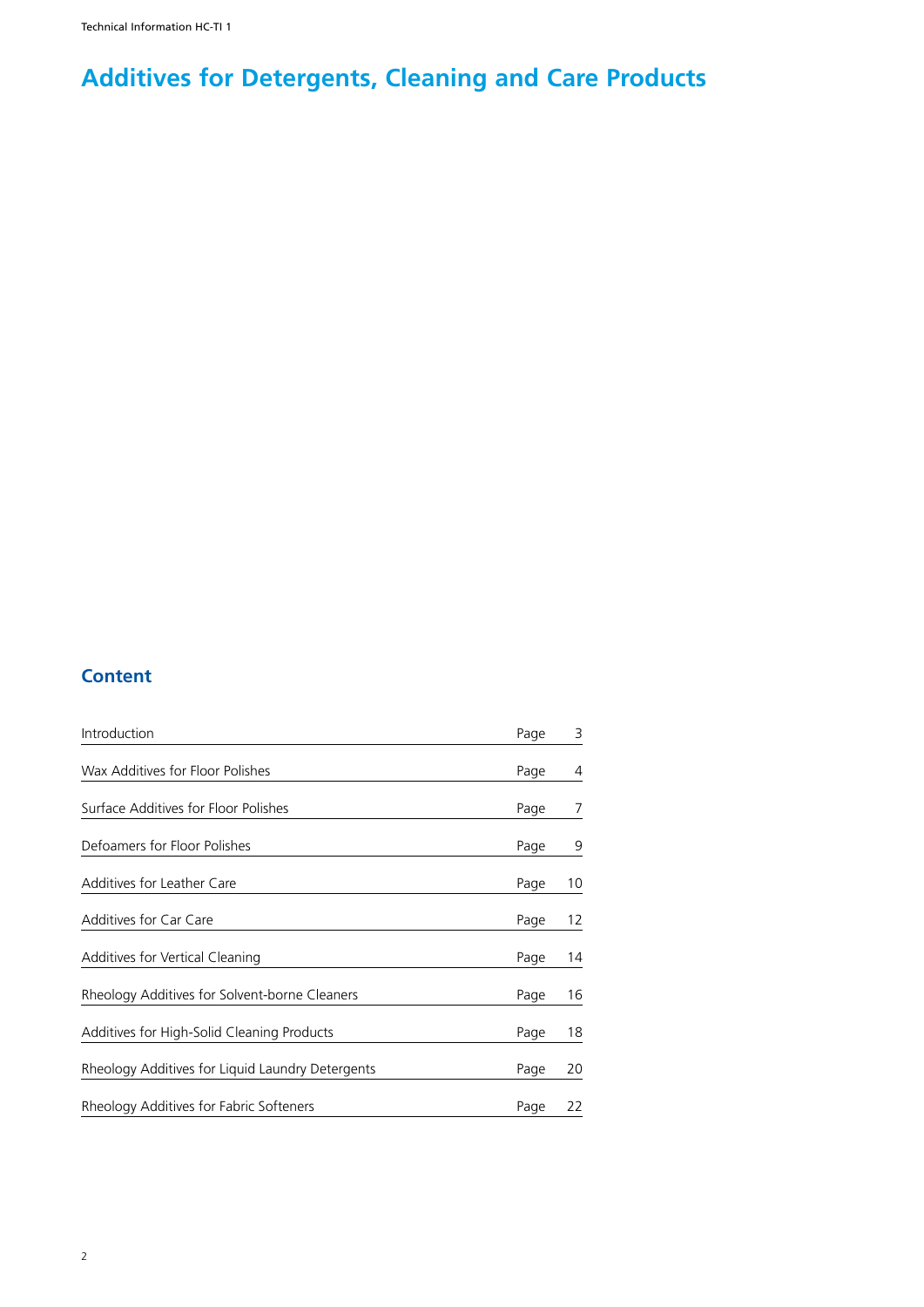# **Introduction**

### **Cleaning and care products** are used predominantly on hard surfaces including objects made from metal, glass, stone, ceramic, wood, plastic, rubber, and leather. These surfaces can be coated or sealed.

**Detergents** and **fabric softeners** are used on significantly softer surfaces, such as textiles.

Within cleaning products and detergents, differentiation is made between products for **domestic use** and those for **commercial cleaning.** Commercial cleaning can be divided into industrial and institutional cleaning and covers products for the professional cleaning of industrial and office buildings, hospitals, and professional vehicle cleaning.

Liquid detergents, cleaning, and care products each have an entirely different **consistency** depending on the area of application. They range from transparent, low-viscosity products such as glass cleaners to transparent, viscous products such as dish soap, to particle-containing, opaque and sometimes paste-like products such as scouring agents.

The range of detergents, cleaning, and care products is frequently divided up into the following **application categories:**

- Cleaning products for kitchens
- Cleaning products for bathrooms
- Cleaning products for living rooms
- Floor polishes
- Leather care
- Vehicle cleaning and care products
- Industrial cleaning products
- Detergents and care products for fabrics

The properties of detergents, cleaning, and care products can be substantially improved by incorporating suitable additives. The BYK additive portfolio provides products with a variety of effects.

**Rheology additives** increase the viscosity of liquid products and are used to optimally adjust the flow behavior for the required application. Using these additives helps to prevent solid particles (e.g. abrasives, encapsulated fragrances) from settling. Another exciting application of rheology additives is in sprayable cleaning products that do not run down vertical surfaces and make longer exposure times possible.

Several cleaning and care agents such as scouring agents, car polishes, and polymer containing care products comprise solid particles that can agglomerate given inadequate stabilization in the product. This reduces the effect of the particles and causes visual defects in the product. **Wetting and dispersing additives** can prevent these undesirable effects by stabilizing the finely distributed particles in the cleaning and care products.



**Wax additives** form a protective layer on surfaces. This has a positive effect on the buffability, gloss, and water repellency of care products such as car, furniture, flooring, and shoe polishes.

**Surface additives** enable the thorough and rapid wetting of surfaces, and improve the leveling of care products, to produce a smooth and flawless film.

The use of **defoamers** enables care products to wet hard surfaces without bubbles, resulting in a flawless coating once dry. Not only is foam control highly important in many cleaning and care product applications, it is also important during their production.

Regardless of the required effect, using sustainable additives is highly important. For this reason, developing additives that can be used in Ecolabel-certified products is a major focus at our company.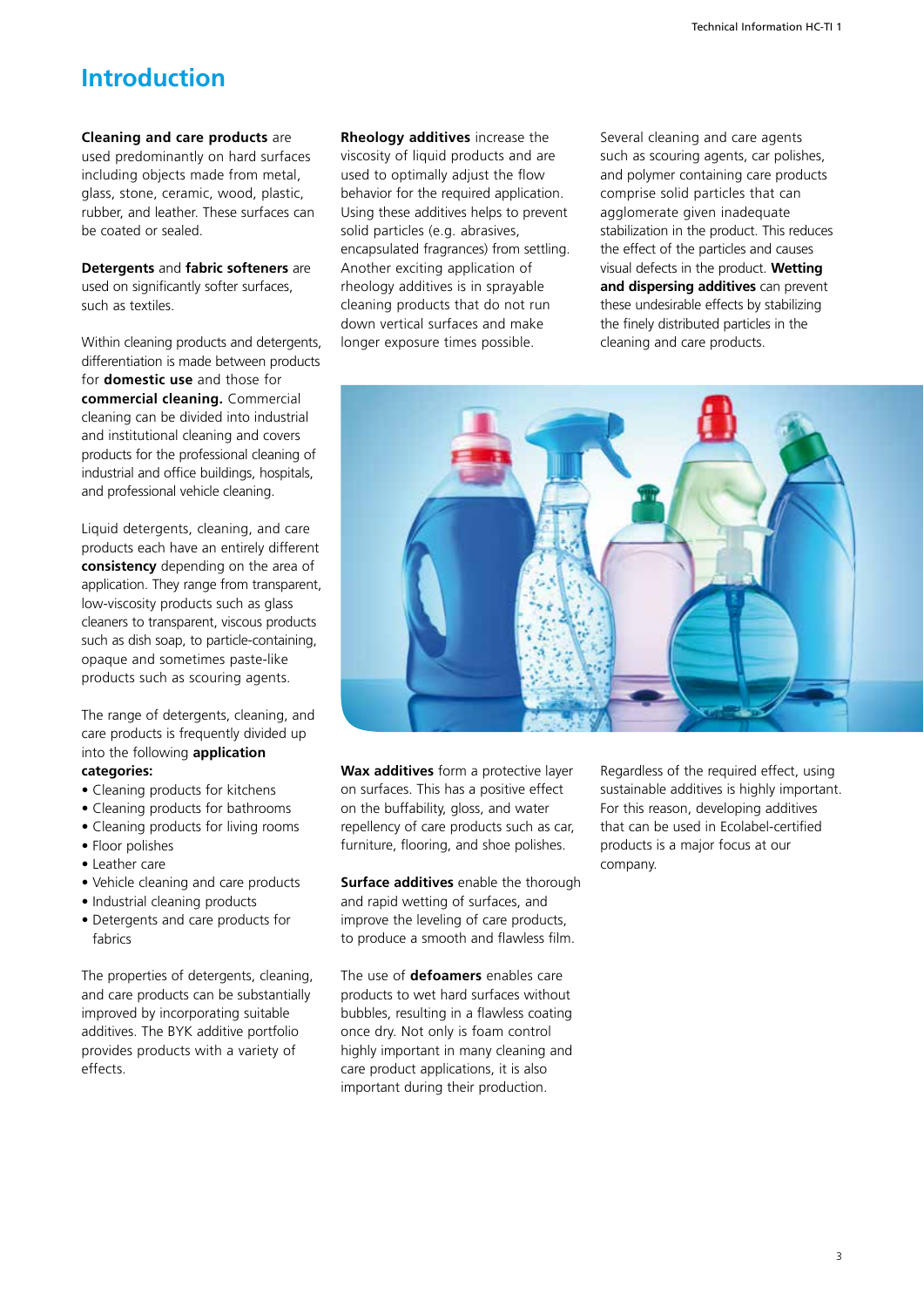# **Wax Additives for Floor Polishes**

The surface care sector covers the markets of polishes for cars, leather, and furniture as well as floor polishes. Many properties of the products used in the care sector can be optimized by incorporating suitable additives. BYK offers a range of **wax additives, defoamers,** and **surface additives** to manufacture high-quality care products and to achieve the best possible surface and effective protection. When formulating polishes that contain solids and/or abrasives, suitable **rheology additives** and **wetting and dispersing additives** can help to optimally stabilize finely distributed particles.

### **Floor Polishes**

Floor polishes that are used in industrial and institutional fields are primarily aqueous systems.

Floor polishes are applied to protect the floor covering and form a consistent film once dry. This provides a uniform and level surface. The polish film gives the floor an aesthetic appearance and acts to protect against mechanical wear. Key performance characteristics are improved by using **wax additives**, including mechanical and dirt resistance, slip reduction (anti-slip) and the filling capacity on scratched substrates.

Wax additives can also be used to adjust the desired degree of gloss.

"Wax" is a technical term used to describe a broad group of organic materials that come from a variety of sources (Figure 1). The categorization of a material as a wax is not based on chemical composition but rather on common physical and mechanical properties as follows:

- Waxes are solids with a melting point above 40 °C (usually between 50 °C and 160 °C)
- They have a low melt viscosity (below 10 Pa/s at 10 °C above the melting point)
- They melt without decomposing
- They can be polished with pressure



### **Overview of Various Wax Types**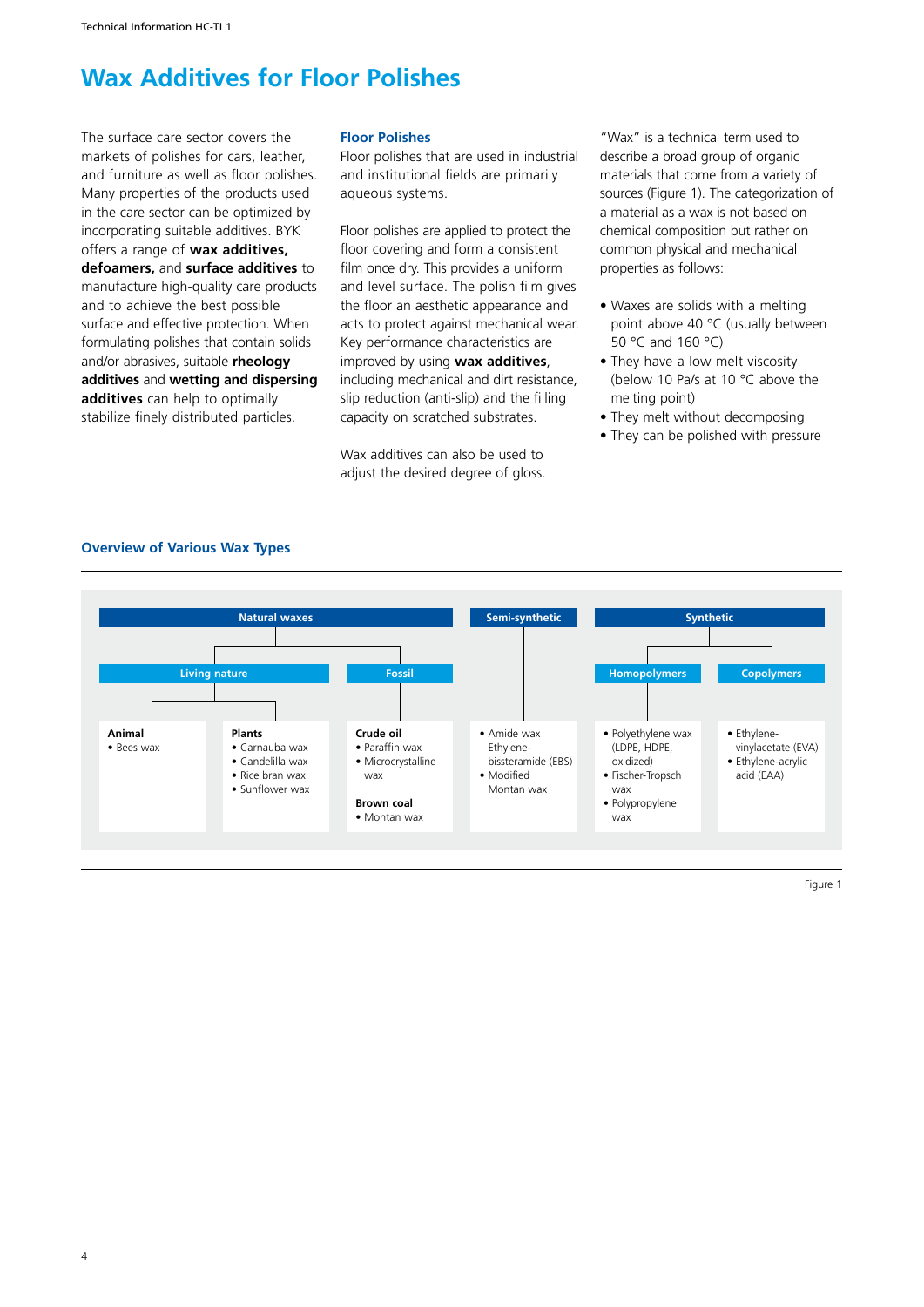Their polishability is highly interesting for the use of **wax additives** in floor polishes. Figure 2 shows how typical wax properties are dependent on the melting point and polarity.

In many cases solid waxes cannot be directly applied to a surface due to their shape and size as processed material (Figure 4). As a result, preparations of smaller particle size material, known as **wax additives,** are produced from the bulk. In wax additives, particles are finely distributed in a liquid phase (water or organic solvents) or as micronized waxes in powder form. In this form it is easier to handle and incorporate the waxes into a formulation and therefore onto a coated surface.

Our main wax additives for floor care products are the **AQUACER** products. These are wax emulsions with particle sizes below 1 µm. They are ideally suited to high-shine systems, as they have no negative impact on the gloss.

The **AQUACER 1075** and **AQUACER 1076** products were especially developed for floor polishes and tailored to the market requirements. AQUACER 1075 is a high density polyethylene wax that provides the floor polish with excellent mechanical resistance while improving the resistance to disinfectants and cleaning products. AQUACER 1076 is based on polypropylene wax and is used to adjust surface slip (anti-slip). In combination with AQUACER 1075, the desired balance between surface protection and anti-slip effect can be achieved. The ideal ratio is heavily influenced by the polymer resin used in the formulation.

Due to their submicron particle size, AQUACER 1075 and 1076 provide a high gloss finish. One way to compare the mechanical resistance imparted by different proportions of waxes and resin is to evaluate the gloss before and after marring the surface. A common way to do that is the use of a Crockmeter (Figure 3) in which coarse paper is rubbed against the surface in a linear fashion. A higher gloss retention (% change in gloss before and after rubbing) is a measure of the mechanical resistance of the floor polish; the higher the retention the better.

### **Melting Points, Polarity and Properties of Different Waxes**



Figure 2

### **Crockmeter Test for Mechanical Resistance**



### **Appearance of Waxes**



Figure 4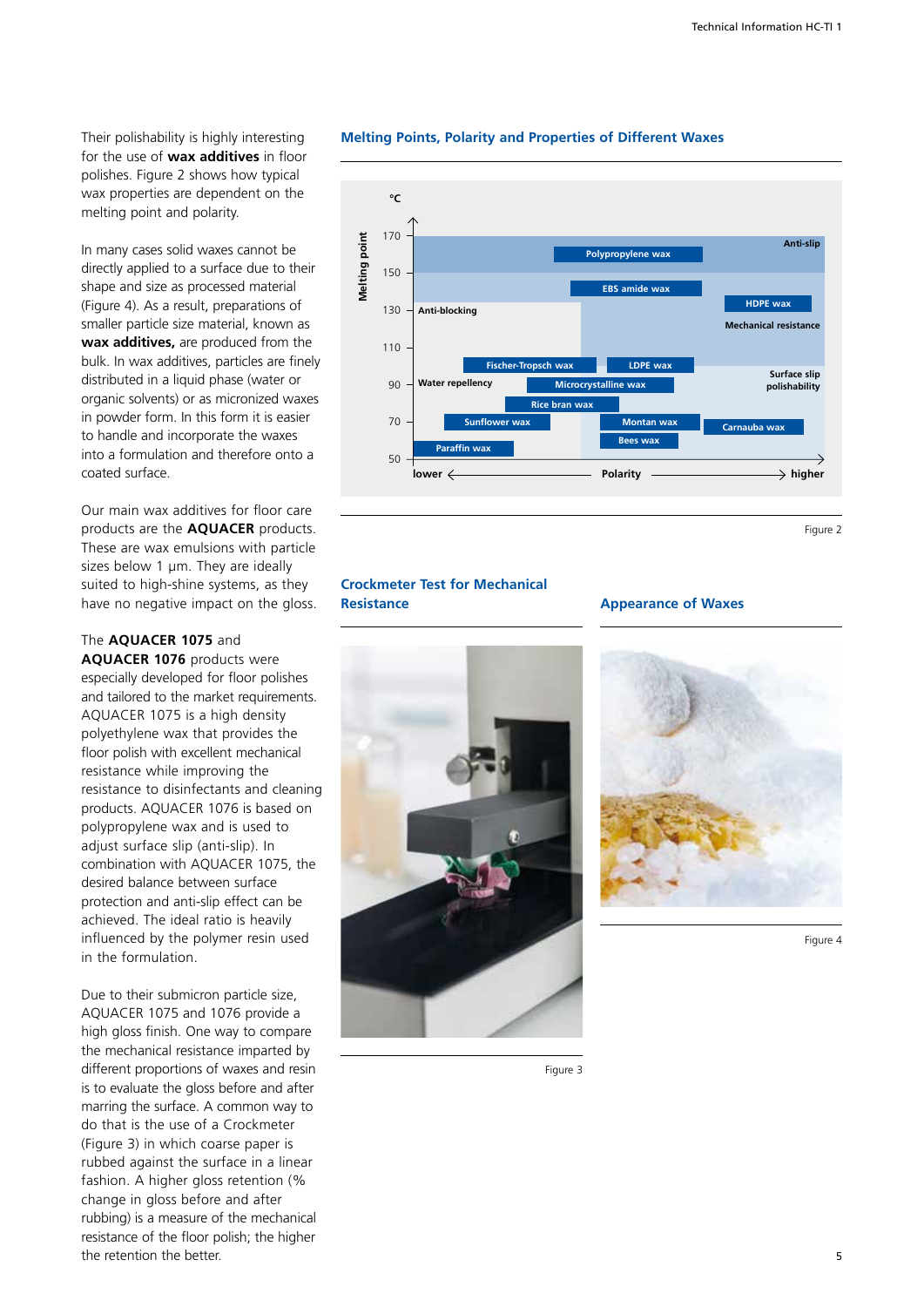### **Wax Additives for Floor Polishes**  $\overline{\phantom{a}}$

Gloss retention when using AQUACER 1075 (HDPE), AQUACER 1076 (PP) and various combinations of the two, is shown in Figure 5. These examples are in a metal salt-free floor polish.

Wax additives also affect the surface slip of floor polishes. The slip can be determined using a coefficient of friction device like an "Altek 95". A defined weight is pulled over the surface and the resistance is measured. Figure 6 shows the impact of different wax bases. AQUACER 1075 (HDPE) was selected as a reference value. The change in slip when using AQUACER 1076 (PP) and their various combinations is shown in %.

AQUACER 1075 increases mechanical resistance for floor polishes. AQUACER 1076 has a positive influence on the anti-slip effect. A combination of **AQUACER 1075** and **AQUACER 1076** can be used to adjust the properties of floor polishes to meet the desired application.

In contrast to these products, **AQUAMAT 1400** is a wax dispersion with coarse particles  $(> 1 \mu m)$ , making it ideally suited to reducing gloss. Adding just 3% of wax to the formulation provides good matting without causing residual glossy areas in the film after mechanical stress.

Floor coatings need to produce consistent leveling following application. To guarantee this, film-forming floor polishes, particularly containing polymer dispersions, additionally employ **leveling agents** that offer good wetting and spreading.

## **Gloss Retention of a Floor Polish after Crockmeter Test**



Figure 5

### **Slip Reduction by Waxes Measured with the Altek 95 Testing Device**



**Zinc containing Figure 6**  $\blacksquare$  Metal salt-free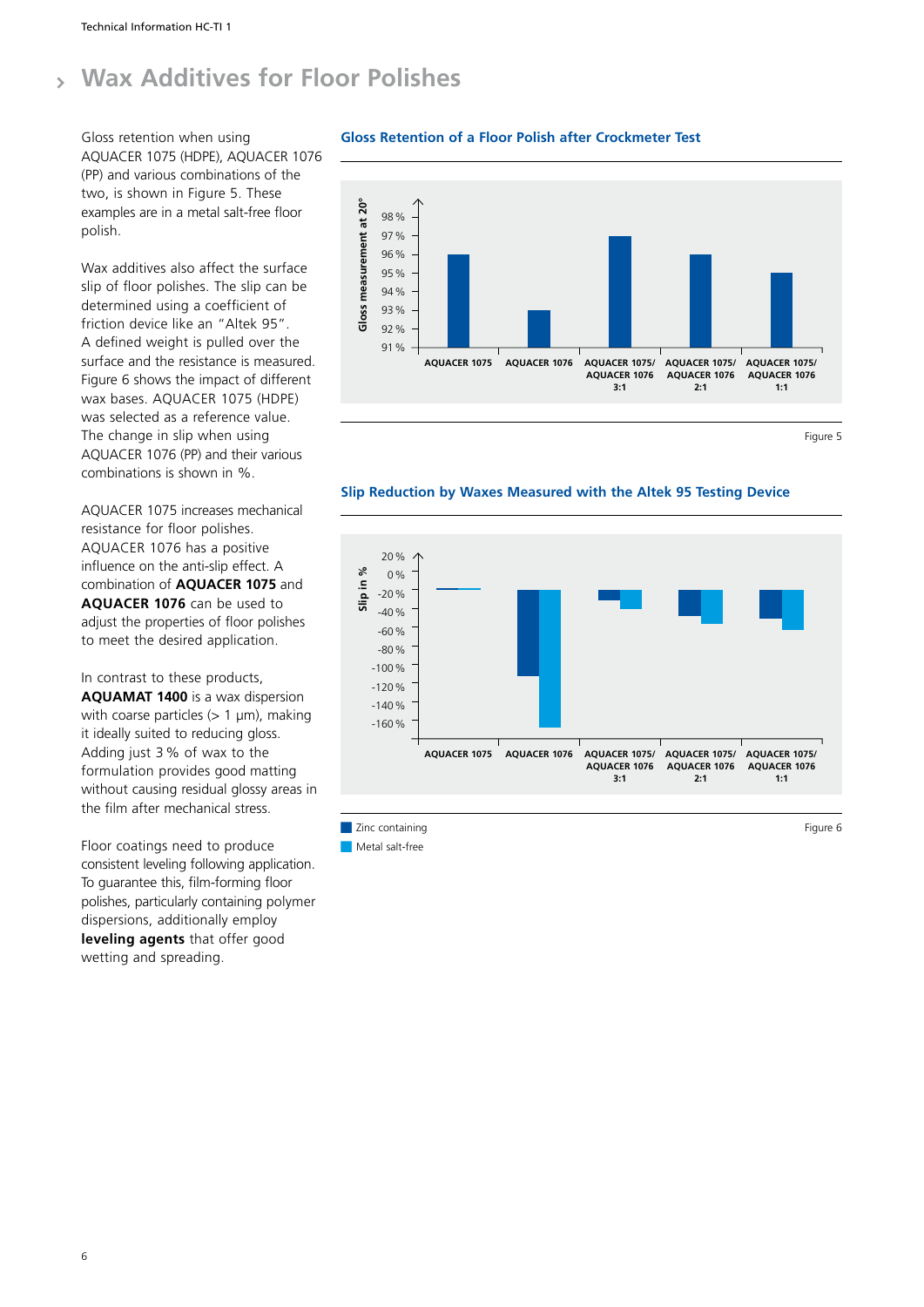# **Surface Additives for Floor Polishes**

Floors are made from materials with different surface energies. However, a homogeneous protective film will only be obtained if the floor surface is thoroughly wetted. To achieve good wetting, the surface tension of the water-borne floor coating needs to be lower or equal to the surface energy of the substrate. At room temperature, the surface tension of water lies in the range of 70 mN/m, whereas the surface energies of typical floor coverings lie in the range of 20–50 mN/m. To avoid application problems, it is therefore often beneficial to lower the surface tension of the floor coating by adding surfactants or **surface additives** that reduce the surface tension. A liquid "spreads" over a substrate surface if the adhesive force to the substrate is greater than the cohesive forces within the liquid (Figure 7).

Fluorinated surfactants are often used in polishes, although their persistence means they have negative environmental properties. Silicone surfactants are more sustainable alternatives and also enable excellent wetting and spreading.



**Correlation Between Adhesion, Cohesion and Spreading**

An important subclass of these additives are polyether modified polysiloxanes (Figure 8). By specifically modifying the polysiloxane with hydrophilic polyethers and hydrophobic alkyl chains, the hydrophilicity of the structures may be precisely adjusted. Silicone surfactants (Figure 9) are especially suitable for aqueous systems. They only differ from the polysiloxanes described above in their significantly lower molecular

weight. The polar/non-polar surfactant structure is therefore particularly effective, and also explains their impact in aqueous formulations. Foam stabilization is barely observed. Another advantage for floor polishes is that silicone surfactants do not increase surface slip. In addition to silicone additives, silicone-free products that are based on alcohol alkoxylates are also available.

### **Polyether Modified Polydimethylsiloxane**

### **Silicone Surfactants**





Figure 9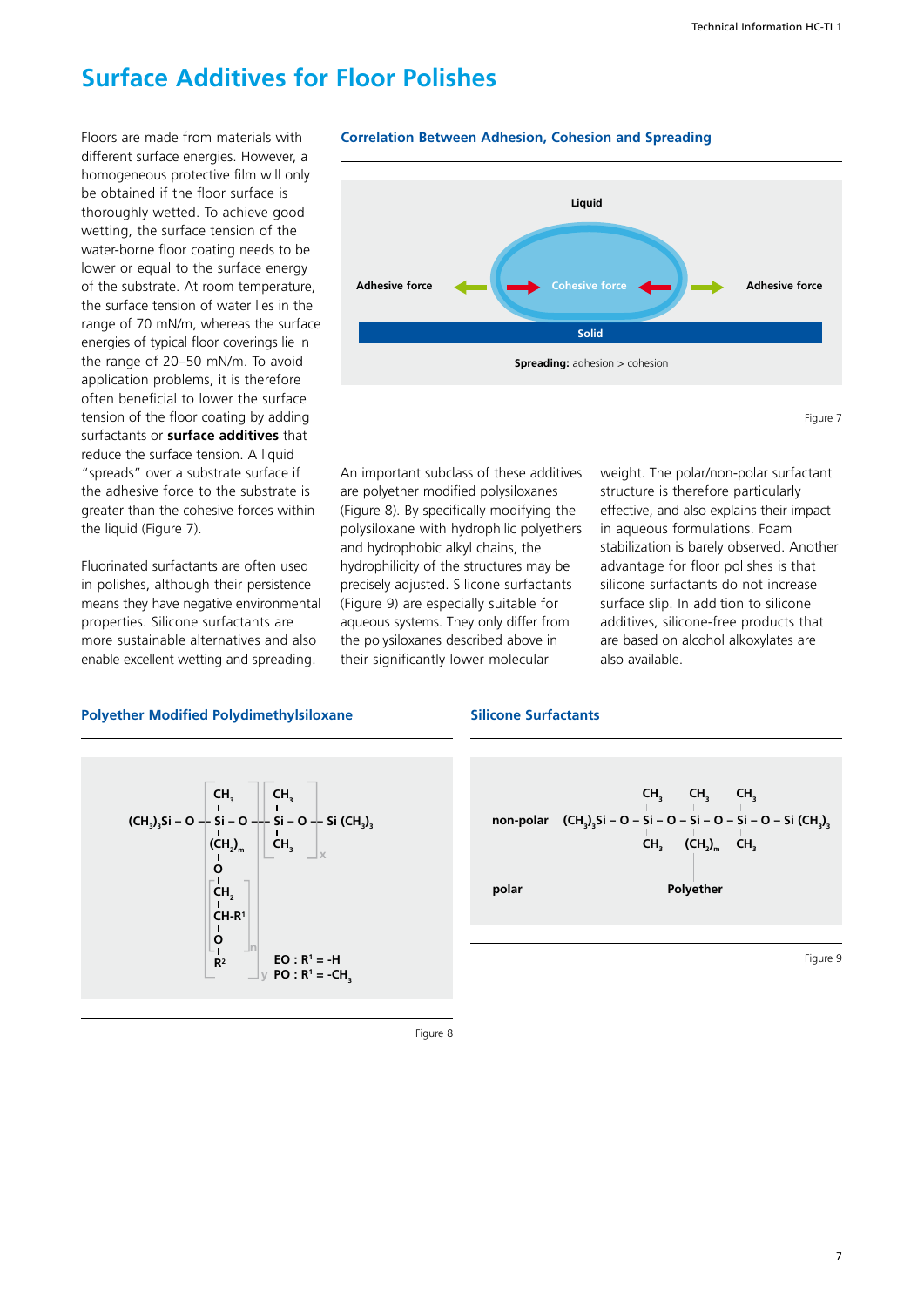### **Surface Additives for Floor Polishes** $\overline{\phantom{a}}$

In Figure 10, the effect of surface tension on the wetting of a PVC floor is shown. The left side shows a water droplet without additive, which does not wet the substrate. By adding a suitable silicone surfactant, good spreading can be achieved within seconds (as shown on the right side of the image).

The effect of a suitable surface additive on a floor care product's leveling is shown in Figure 11. The photo on the left shows a surface coating without a suitable surface additive. It displays inadequate leveling. The photo on the right shows the same coating formulation with considerably improved leveling as a result of adding a small amount of a suitable silicone surfactant.

### **Wetting of a PVC Flooring by Water Without and With Silicone Surfactant**



Figure 10

### **Improvement in Leveling of a Polish by Usage of a Silicone Surfactant**





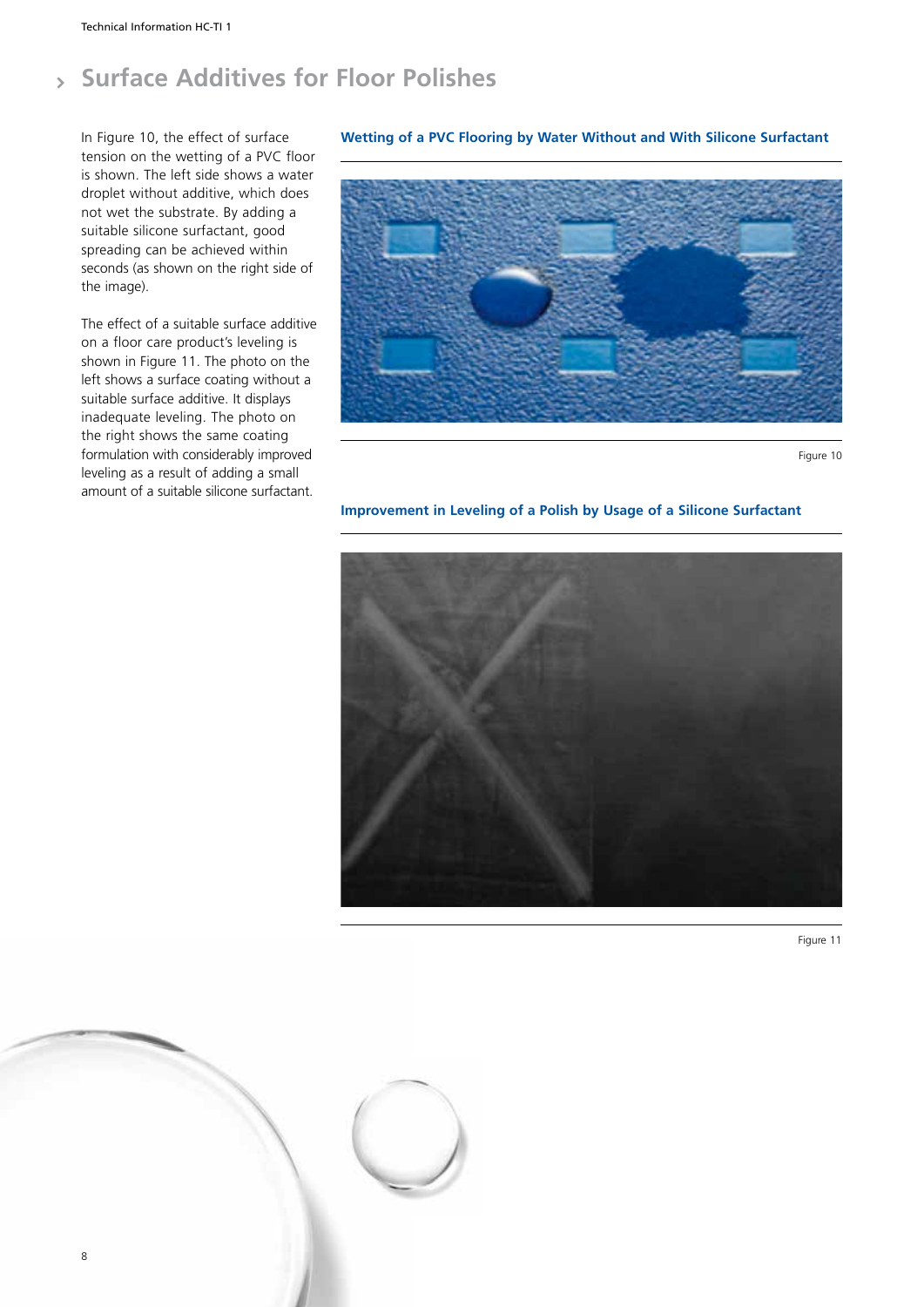# **Defoamers for Floor Polishes**

### **Defoamers for Floor Polishes**

Applying a floor care product with a mop produces foam bubbles that are stabilized by the surface-active substances in the care product. Defoamers are used to prevent foam formation during the production and application of floor care products. A key feature of all defoamers is their targeted and controlled incompatibility with the medium that is to be defoamed. A defoamer that is too compatible has only a minor or even no defoaming effect. Too much incompatibility causes

defects such as turbidity or leveling issues. Choosing the correct defoamer is therefore a "balancing act" between compatibility and incompatibility. BYK offers **silicone defoamers, siliconefree polymer defoamers,** and **mineral oil defoamers** to provide optimum solutions for different systems.

The effects of a suitable and an unsuitable (too strong) defoamer are displayed in Figure 12. The left section of the image shows a gloss card upon

which a floor polish without defoamer was applied. On the surface of the maintenance fillm, the dried foam bubbles can be seen as surface defects. The center gloss card shows the surface of a polish with a defoamer. There are no dried foam bubbles, but other surface defects such as cratering caused by poor wetting are clearly visible. On the right gloss card, a floor polish containing a suitable defoamer is applied. There are virtually no foam bubbles and no other visible surface defects.

### **Impact of Defoamers on the Surface Quality of a Floor Polish**



Figure 12

### **Product Recommendations for Floor Care Products**

| Foot Traffic<br>Resistance                              | Mechanical<br>Resistance           | Anti-slip                                         | <b>Filling Capacity</b> | Wetting                                             | Defoaming                               | Matting                          | Anti-settling                         |
|---------------------------------------------------------|------------------------------------|---------------------------------------------------|-------------------------|-----------------------------------------------------|-----------------------------------------|----------------------------------|---------------------------------------|
| <b>AOUACER 1076   AOUACER 519</b><br><b>AOUACER 519</b> | <b>AOUACER 1075   AOUACER 1075</b> | AOUACER 1076   AOUACER 1031<br><b>AOUACER 528</b> | AOUACER 1075            | <b>BYK-345</b><br><b>BYK-349</b><br><b>BYK-3450</b> | <b>BYK-1724</b><br>BYK-011*<br>BYK-1679 | <b>AOUAMAT 1400   OPTIGEL-WX</b> | <b>LAPONITE-RD</b><br>RHEOBYK-7420 ES |
|                                                         |                                    |                                                   |                         | BYK-3455<br>BYK-DYNWET 800 N*                       | <b>BYK-1723</b><br>$BYK-1740*$          |                                  |                                       |

**First recommendation** Second recommendation **Figure 13** 

\*Silicone-free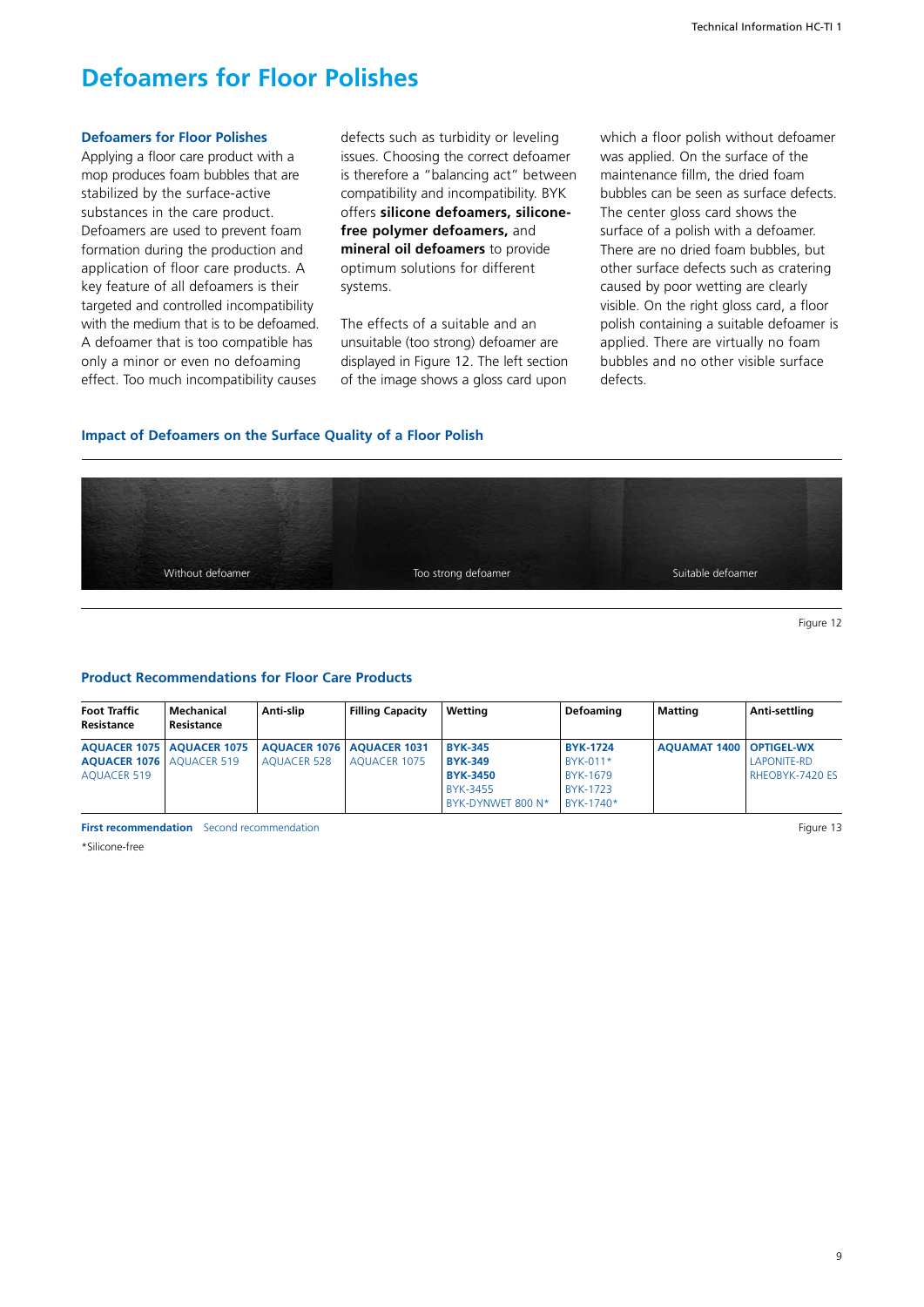# **Additives for Leather Care**

### **Leather Care**

Leather is a long-lasting natural product. Only with the right kind of regular care, adapted to the specific leather, will it retain its shape and protective functions for the long term. Oils and waxes keep the leather supple, preserving its value. Leather care for smooth leather consists of waxes, oils, emulsifiers, and rheology additives.

**Rheology additives** are used to adjust the required consistency of the care products. These are either pastes,

**Influence of Different Wax Bases on Oleophobicity**

creams, or liquids. Wax forms a major component of a leather care product. **Wax additives** based on mineral oil products such as paraffin and microcrystalline waxes have been used to protect surfaces for many years. For sustainability reasons, however, the focus for new developments is increasingly on "green" products, based on renewable ressources.

In many cases, beeswax or carnauba wax are used in sustainable care products. A useful addition is sunflower wax. As a result of its composition, it improves the hydrophobicity while also increasing the leather's oil resistance.

The sunflower wax emulsion **AQUACER 570** is an innovative, new, and sustainable **wax additive** developed to meet the demand for environmentally friendly products. A modification with carnauba wax creates a finely distributed wax emulsion with a particle size of < 500 nm. **AQUACER 570** naturally has a very pale color.

A key criterion for good leather care is excellent oil resistance. Soiling caused by food quickly causes stains that are difficult to remove. As a practical test for oil resistance, long-chain alkanes are applied to the surface as test liquids. A surface is considered oleophobic if oil does not penetrate the surface. The test liquids are arranged in decreasing order of polarity. The higher the achieved values, the higher the oleophobicity. As seen in Figure 14, AQUACER 570 offers better oleophobicity than other common surface care waxes.

In addition to oleophobicity, the hydrophobicity of leather surfaces is also a key quality criterion for leather care. A static method to determine hydrophobicity is based on the use of water/isopropanol mixtures as test liquids. The ratio of water to isopropanol varies in increments of ten from 0–100 wt. %. As in the oleophobicity test, higher values show improved hydrophobicity. Figure 15 shows the results of the static hydrophobicity test. AQUACER 570 offers better hydrophobicity than other common surface care waxes.



### **Influence of Different Wax Bases on Hydrophobicity**

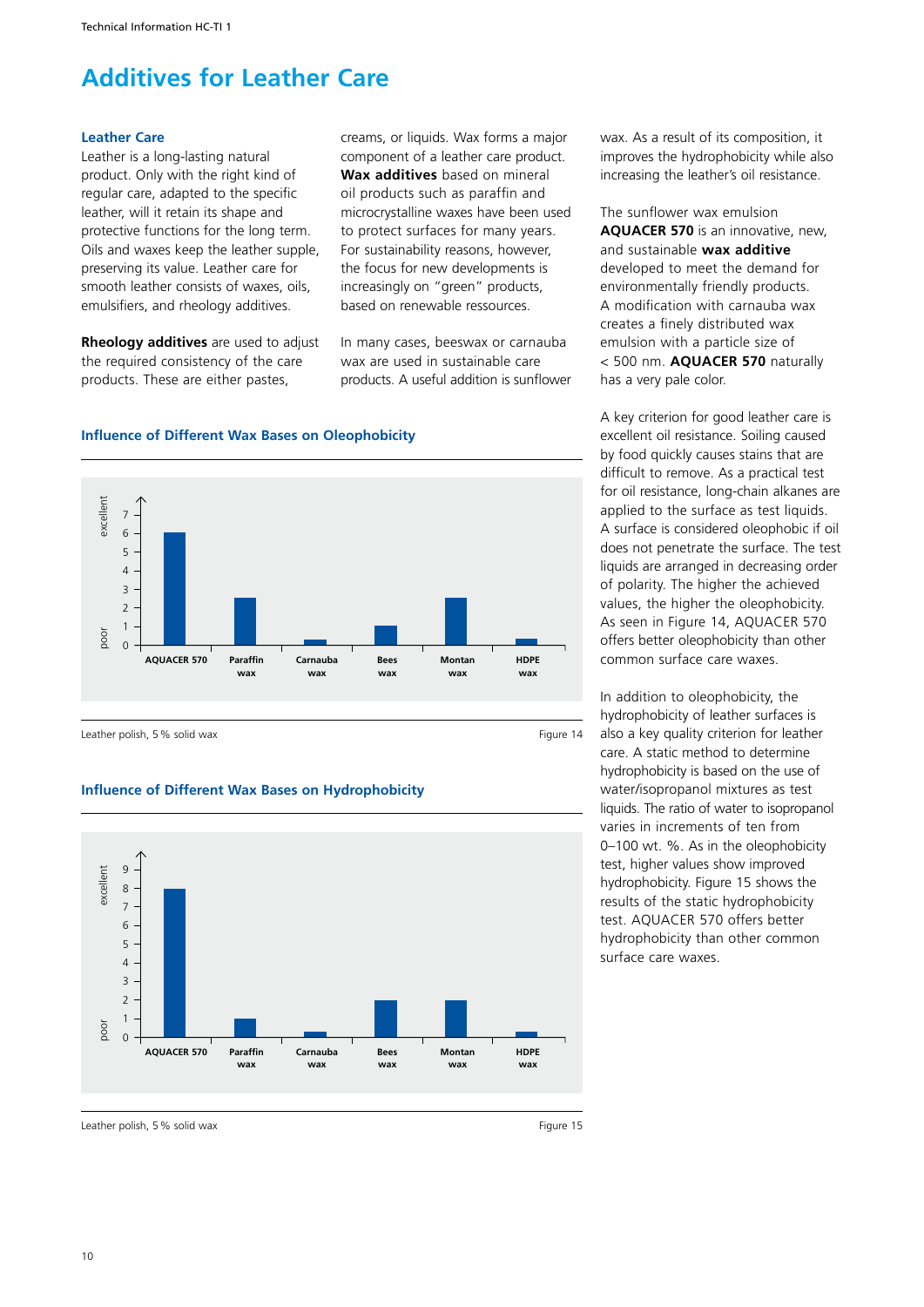A leather surface is considered hydrophobic if the test fluid forms a drop on the material and neither spreads on nor penetrates the leather (Figure 16).

A key measurement parameter to quantify the hydrophobicity of a surface is the contact angle of a water droplet to the surface. To investigate the influence of AQUACER 570 on the hydrophobicity of a leather care product, multiple care formulations were produced that differed only in the type of wax used. All waxes used were added with the same quantity of solids. By using **AQUACER 570,** the contact angle compared to other **wax additives** can be significantly increased (Figure 17). This highlights the improved hydrophobic effect.

### **Static Hydrophobicity Test on LEFA Substrate (Leather Fiber No. 15801)**





### **Contact Angle Measurement on Leather Polish**



Figure 17

### **Product Recommendations for Leather Care Products**

| <b>Water Repellency</b>                                 | <b>Oil Resistance</b> | <b>Flow Behavior</b>                                                  | Leveling                          | Defoaming                          |
|---------------------------------------------------------|-----------------------|-----------------------------------------------------------------------|-----------------------------------|------------------------------------|
| <b>AQUACER 570</b><br>AQUACER 561<br><b>AQUACER 565</b> | <b>AQUACER 570</b>    | <b>LAPONITE-RD &amp;</b><br><b>RHEOBYK-HV 80</b><br><b>OPTIGEL-WX</b> | <b>BYK-349</b><br><b>BYK-3450</b> | <b>BYK-1724</b><br><b>BYK-1723</b> |

**First recommendation** Second recommendation **Figure 18**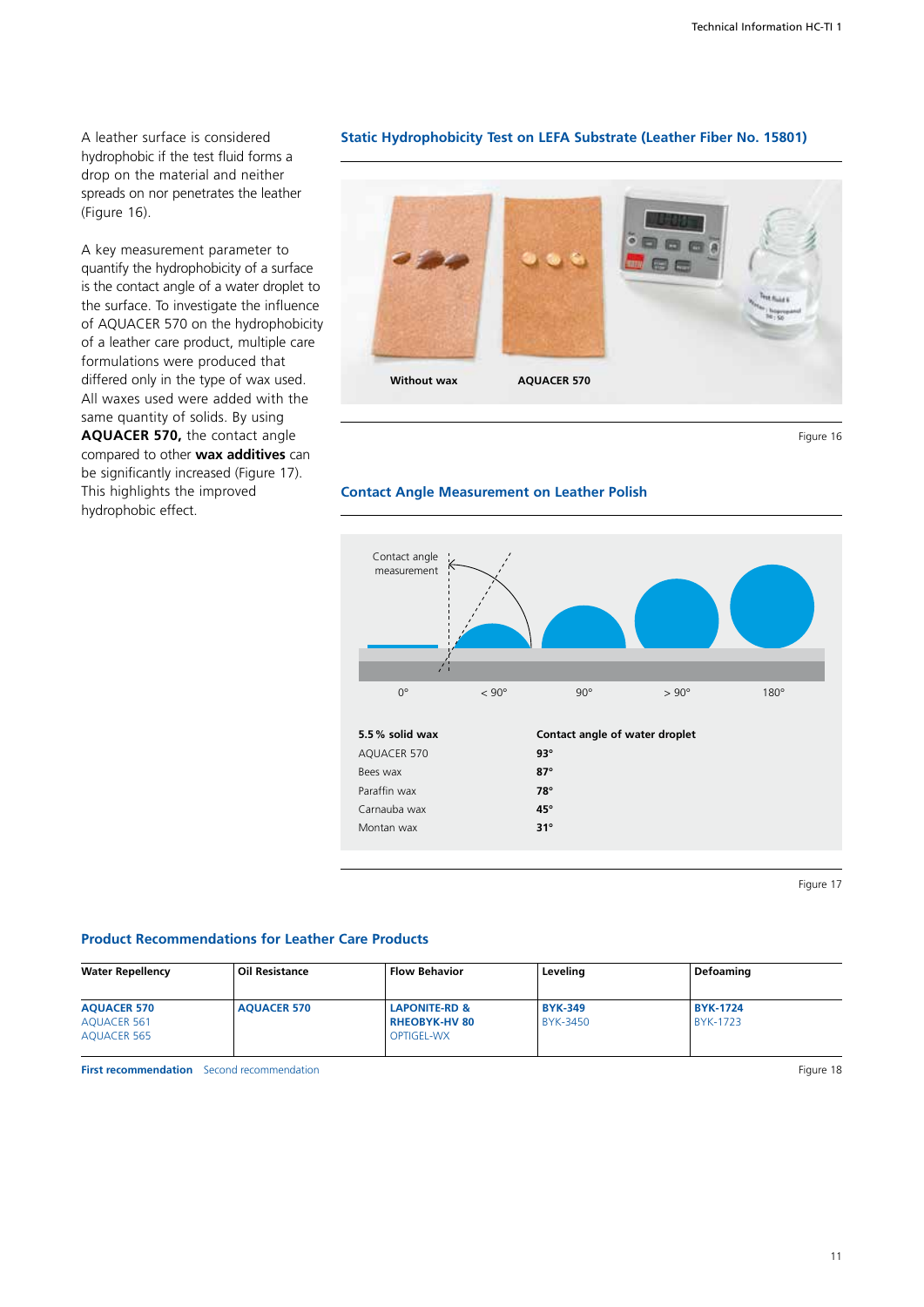# **Additives for Car Care**

### **Car Care**

Exterior car care products can be targeted for specific applications depending on the needs of the consumer. In general they are used to make the car "look better" and/or provide protection to the exterior paint coatings. More specifically though, they can be designed to give high gloss, give a matte finish, fix scratches, give a wet look, or to improve mirrored finishes. Car polishes can be used to improve damaged areas in the coating using abrasives. To remove deep scratches and "seeding", abrasive pastes containing fine-particle, soft aluminum oxides with a particle size of 1–4 µm can be used. Smaller scratches in the coating that cause a hologram effect with direct sun irradiation can be removed using

finishing polishes. These contain silica or kaolinite with a particle size of 1–2 µm. **Wax additives** and **silicone additives** are used along with abrasives in finishing polishes to achieve both a smooth surface and high gloss. Longterm sealants are abrasive-free car polishes that also contain wax additives and silicone additives. Rapid care products that produce a wet look and aim to remove minor amounts of dirt contain special **silicone additives**.

The solid materials contained in abrasive pastes and finishing polishes can be dispersed into their primary particles using **wetting & dispersing additives.** Stabilizing particles in their discrete form reduces tackiness and provides uniform buffing.

Polyacrylate-based dispersing additives have been shown to be particularly suitable. **DISPERBYK-2015** and **DISPERBYK-191** are products that contain special adhesive groups to deflocculate the abrasives.

Settling of the abrasives can be prevented by using suitable **rheology additives,** with which both the yield point and the flow behavior of the polish can be adjusted to the required level. Natural clays are frequently used in car polishes. The additive **OPTIGEL-WX** is ideally suited for preventing the settling and syneresis of abrasives in car polishes. At the same time, it can be used to adjust the desired viscosity (Figure 19).

# **Control With OPTIGEL-WX**

### **Prevention of Settling and Syneresis in a Car Polish Using OPTIGEL-WX**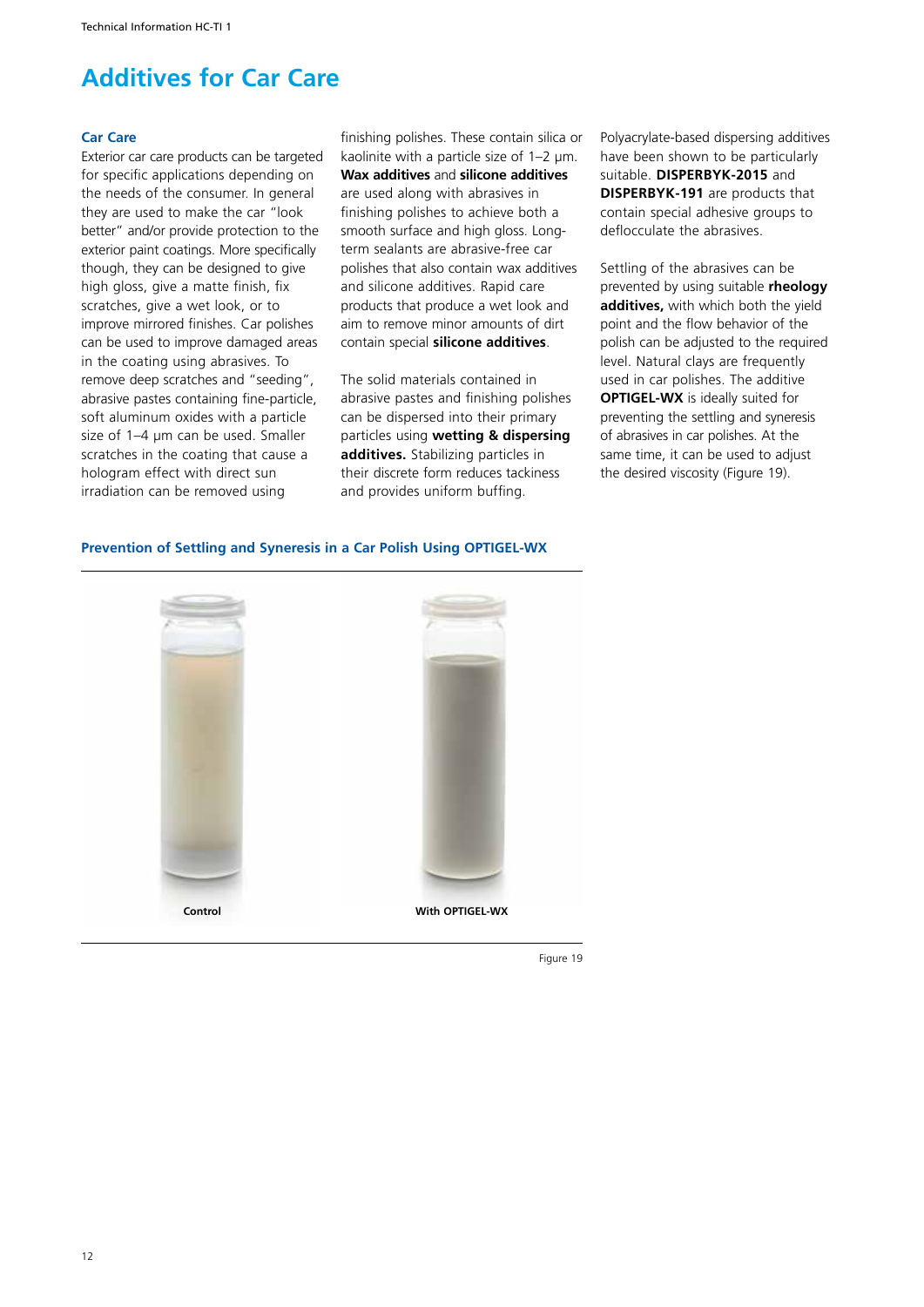In the finishing polishes and long-term sealants field, **wax additives** are used to adjust the surface properties. By combining a carnauba wax additive such as **AQUACER 565** with an LDPE wax additive such as **AQUACER 1031,** a hard protective layer can be produced on the surface. Car polishes that combine **AQUACER 565** and **AQUACER 1031** prevent a hologram effect as the wax additives fill the micro-scratches caused by polishing (Figure 20).

If easy polishability is required so that the polish can also be applied by hand, then a wax with a lower melting point is used. **AQUACER 561** based on beeswax or **AQUACER 570** based on sunflower wax are ideally suited for this purpose. With AQUACER 561, sealed surfaces have water-repelling properties. The water droplets formed flow faster and cannot dry on the coating (Figure 21).

All car polishes contain silicones. BYK has a broad range of silicone-based **surface additives** that can achieve different effects. Silicone surfactants enable better surface wetting and have a low impact on surface slip. If a smooth surface with high slip is required, a different line of silicone additives is available.

### **Prevention of Holograms by Wetting and Dispersing and Wax Additives**



Figure 20

### **Water Repellency by Usage of AQUACER 561**



Figure 21

### **Product Recommendations for Car Polishes**

| <b>Deflocculation of</b><br><b>Abrasives</b>      | Anti-settling                           | <b>Surface Protection</b>                                       | Anti-hologram                             | <b>Easy Polishability</b>                | <b>Surface Wetting</b>     |
|---------------------------------------------------|-----------------------------------------|-----------------------------------------------------------------|-------------------------------------------|------------------------------------------|----------------------------|
| DISPERBYK-191<br>DISPERBYK-2015<br><b>BYK-154</b> | <b>OPTIGEL-WX</b><br><b>LAPONITE-EP</b> | <b>AOUACER 565</b><br><b>AOUACER 570</b><br><b>AOUACER 1031</b> | <b>AOUACER 565</b><br><b>AOUACER 1031</b> | <b>AOUACER 561</b><br><b>AOUACER 570</b> | <b>BYK-348</b><br>BYK-3456 |

**First recommendation** Second recommendation **Figure 22**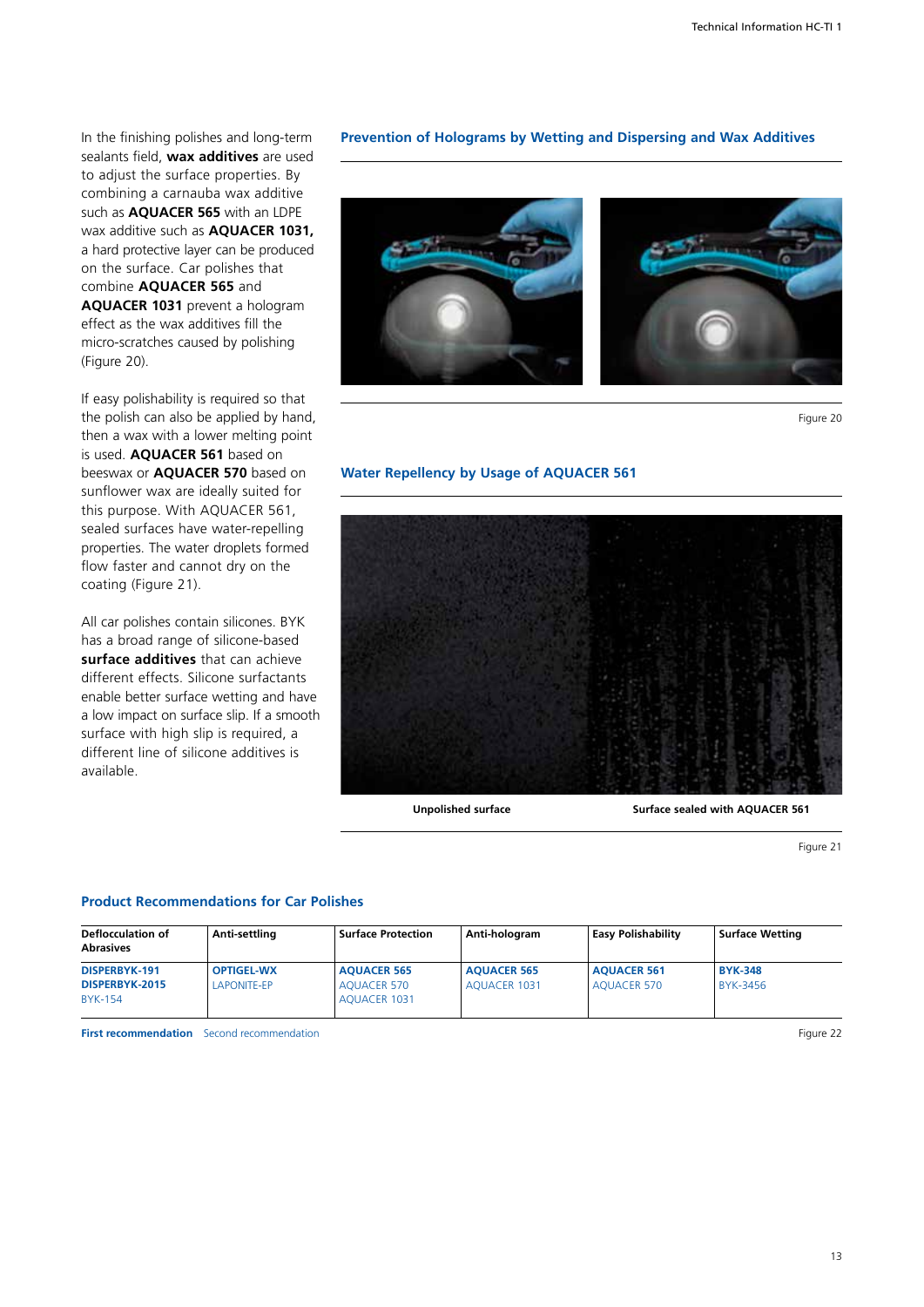# **Additives for Vertical Cleaning**

The surface cleaning sector covers the markets for **domestic households** as well as **commercial cleaning,** which is further categorized into industrial and institutional applications. In the private sector, predominantly aqueous cleaning products with different pH values are used. While alkaline cleaning products with good greasedissolving power are mostly used in kitchens, acidic cleaning products with a high descaling capacity are required in wet rooms such as bathrooms. Cleaning products for living rooms are largely set to be neutral. Industrial cleaning sometimes employs cleaning products based on solvents.

In addition to the different chemical properties of the cleaning products, the demands on the flow properties also vary. Floor cleaning agents should enable easy wetting of the substrate and quick leveling. Cleaning products for sloped or vertical surfaces should adhere to the surface being cleaned as long as possible to facilitate good exposure. The desired flow behavior of the cleaning products can be adjusted using **rheology additives.** Combined with **wetting and dispersing additives** they also stabilize solid-containing products like scouring agents and enable the use of transparent packaging.

### **Cleaning Vertical Surfaces**

Cleaning very dirty vertical surfaces is particularly challenging. These surfaces are frequently cleaned using spray cleaners. The demands on the flow behavior of the cleaners are high as it is desirable for the active to remain on the vertical surface upon application, guaranteeing a long exposure time for the cleaning product. Yet, they still need to be easy to spray.

Clays and modified ureas give a shearthinning flow behavior with a yield point. The imparted yield stress permits high layer thicknesses on vertical surfaces without dripping or running. The low viscosity at high shear forces

**Viscosity Curve of a Thixotropic Material**



makes application easy (e.g. by spraying) and the time-dependent return to high viscosity (thixotropy) provides adequate opportunity for good leveling (Figure 23). Synthetic clays such as **LAPONITE-RD** need only a very short time to regain viscosity as they have small particles that can quickly realign at the end of shear. Modified urea like **RHEOBYK-7420 ES** often need a slightly longer time to regain viscosity and enable a targeted adjustment of leveling following application. Due to their liquid format they can also be added post production. Both clays and modified ureas can be used in

transparent products.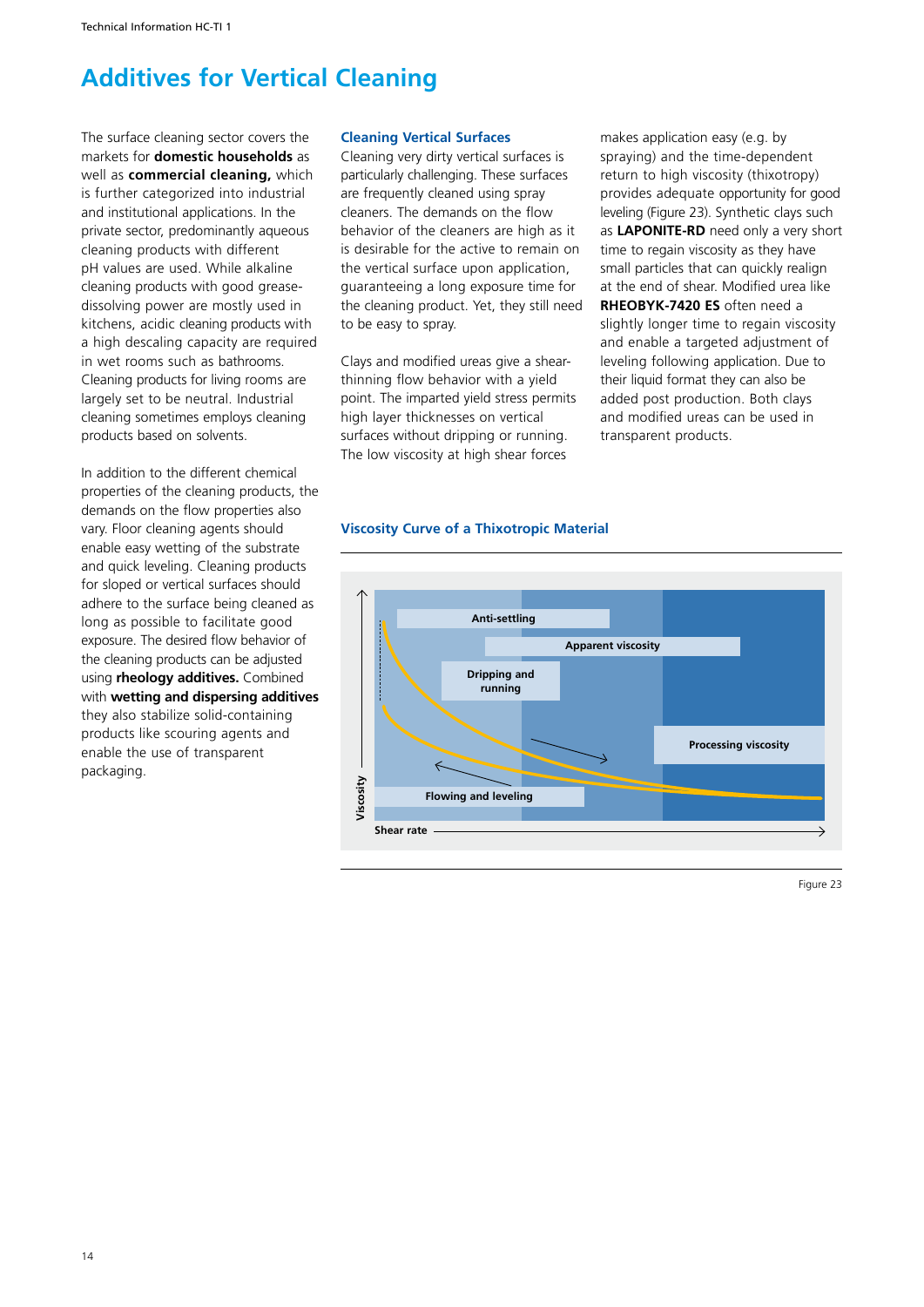The rapid recovery of rheology once shearing has ended makes synthetic clays valuable additives for various applications. Another major advantage over other rheology additives such as polysaccharides is the good

sprayability. Due to its particle size, using LAPONITE-RD achieves both a good spray pattern with fine droplets and even distribution of the cleaning product in addition to its superb adhesion to vertical surfaces (Figure 24).

### **LAPONITE-RD: Good Spraying Pattern and Adhesion to Vertical Surfaces**



**With polysaccharide With LAPONITE-RD**

Figure 24

### **Product Recommendations for Aqueous Cleaning Products**

|                                              | pH Value | <b>Vertical Cleaning</b>                                          | <b>Viscosity</b>                                                                                     | <b>Post Addition</b>                                                     | <b>Transparency</b>                                               | <b>Defoaming</b>                                           |
|----------------------------------------------|----------|-------------------------------------------------------------------|------------------------------------------------------------------------------------------------------|--------------------------------------------------------------------------|-------------------------------------------------------------------|------------------------------------------------------------|
| <b>Cleaning products</b><br>for living rooms | $6 - 8$  | <b>LAPONITE-RD</b><br>OPTIGEL-CK<br>RHEOBYK-7420 ES               | <b>OPTIGEL-CK</b><br><b>LAPONITE-RD</b><br><b>OPTIGEL-WX</b><br>RHEOBYK-7420 ES<br>RHEOBYK-H 7625 VF | <b>RHEOBYK-7420 ES</b><br>RHEOBYK-H 7625 VF                              | <b>LAPONITE-RD</b><br><b>RHEOBYK-7420 ES</b>                      | <b>BYK-1723</b><br><b>BYK-1724</b><br>BYK-014*<br>BYK-1770 |
| <b>Cleaning products</b><br>for wet rooms    | $< 0-5$  | <b>RHEOBYK-7420 ES</b><br><b>LAPONITE-EP</b><br><b>OPTIGEL-WX</b> | <b>OPTIGEL-WX</b><br><b>LAPONITE-EP</b><br>RHEOBYK-7420 ES                                           | <b>RHEOBYK-7420 ES</b>                                                   | <b>RHEOBYK-7420 ES</b>                                            | <b>BYK-011*</b><br>BYK-1679<br>BYK-1723<br>BYK-1724        |
| <b>Cleaning products</b><br>for kitchens     | $8 - 12$ | <b>LAPONITE-RD</b><br><b>OPTIGEL-CK</b><br>RHEOBYK-7420 ES        | <b>RHEOBYK-7420 ES</b><br>RHEOBYK-H 7625 VF                                                          | <b>OPTIGEL-WX</b><br>LAPONITE-EP<br>RHEOBYK-7420 ES<br>RHEOBYK-H 7625 VF | <b>LAPONITE-RD</b><br><b>RHEOBYK-7420 ES</b><br>RHEOBYK-H 7625 VF | <b>BYK-1770</b><br>BYK-014*<br>BYK-016*                    |

**First recommendation** Second recommendation **Figure 25** 

\*Silicone-free

Mild cleaning agents must be used in certain applications, such as when cleaning sensitive surfaces. Long adhesion of the active to the surface is essential to thoroughly remove even heavy grime. This can be optimally achieved using LAPONITE-RD, which enables a wide range of applications and provides optimum solution options even in difficult scenarios. Examples of these applications include removing insects on cars and cleaning heavily soiled metal surfaces in kitchens.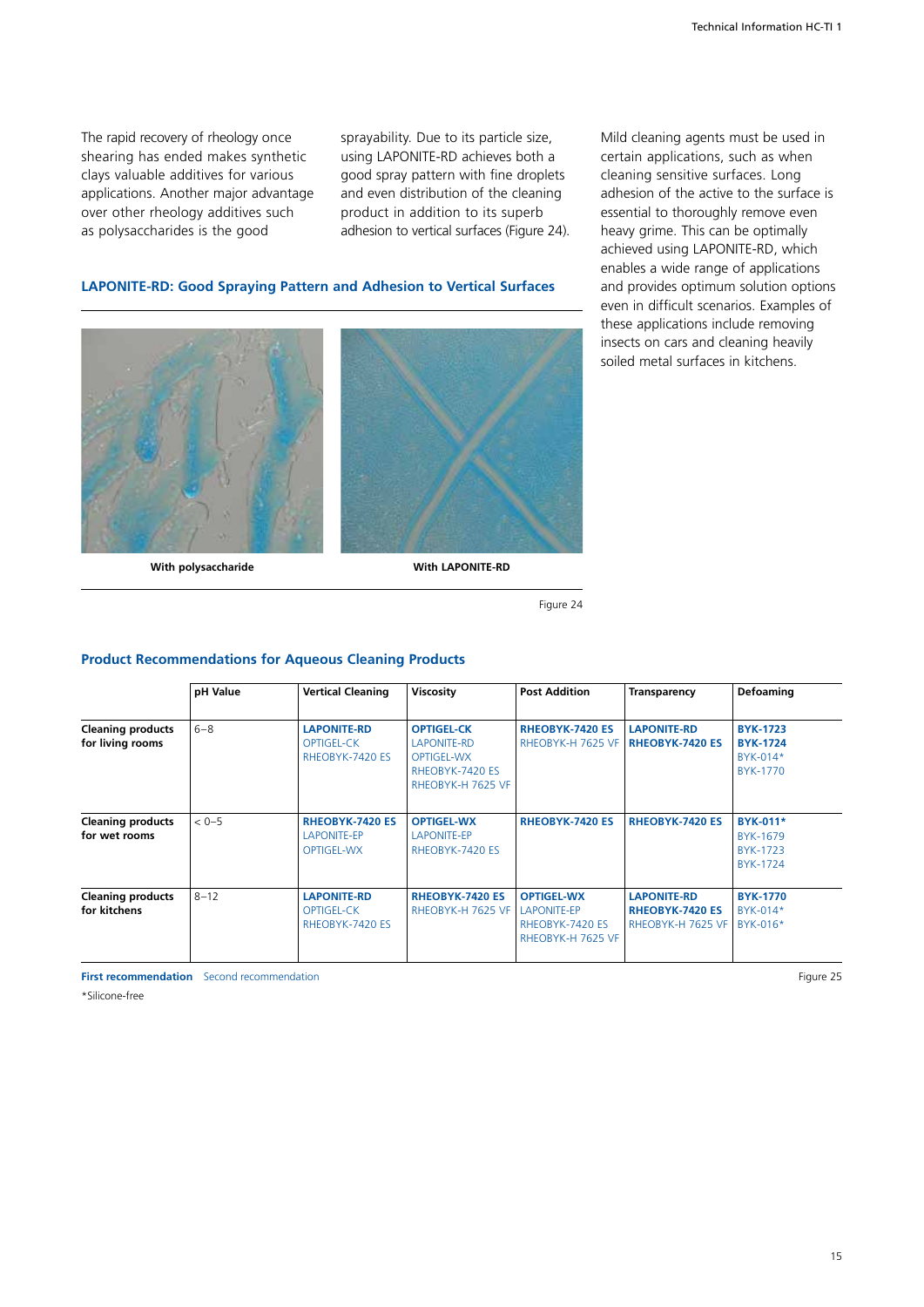# **Rheology Additives for Solvent-borne Cleaners**

### **Cleaning with Solvent-based Products**

Even though the majority of cleaning products are water-based, solventbased cleaning agents are still used in special applications. They are often highly desirable when working with metals and other materials that are attacked by acidic or alkaline aqueous cleaners. Solvent-based cleaning products are predominantly used in industrial applications (for example, at production sites or in workshops) to clean engines, tools, and water-sensitive parts. They also remove stubborn dirt such as paints, coatings, adhesives, or oil and grease.

Organophilic clays are suitable for adjusting the flow behavior of solventbased cleaning agents. They can be obtained via organic modification of natural, hydrophilic clays. Essentially, the BYK portfolio can be subdivided into two product categories:

- Organoclays based on bentonites **(CLAYTONE)**
- Organoclays based on a mineral mixture **(GARAMITE)**

**CLAYTONE** bentonites form a threedimensional network in solvents, based on hydrogen bonds between the edges of the platelets (Figure 26). Conventional types require the addition of polar activators to gel, i.e. to establish the hydrogen bonds. These are small polar molecules such as alcohols, acetone, water, or propylene carbonate, in quantities of 20–60% based on the clay. **Self-activating types** do not need any activator and are also easier to disperse (Figure 27).

**GARAMITE-**type organophilic clays are very easy to incorporate and do not require any polar activators to form a gel. Their rheology is insensitive to fluctuations in polarity, for example, when adding different fragrances. **GARAMITE** products are organoclays based on a **mineral mixture** from rod-like sepiolite minerals and plateletshaped bentonite minerals (Figure 28).

### **Network Formation Via Hydrogen Bonds**



### **Conventional and Self-activating Organoclays**



Figure 27

### **GARAMITE**



They have a range of special properties in solvent systems, which distinguish them from conventional organoclays.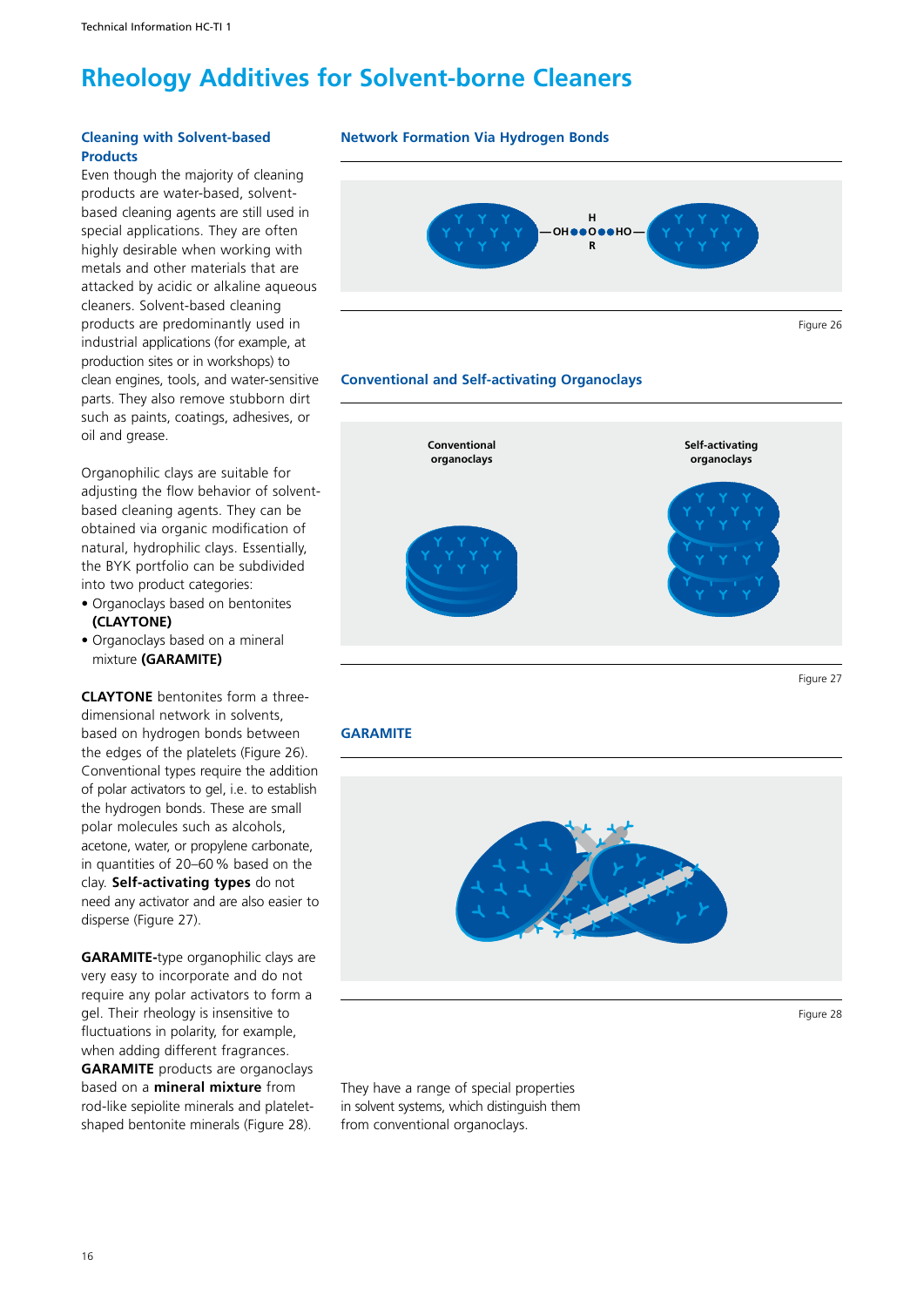Both types are described in the following table for different polar solvents and oils in cleaning products and detergents (Figure 29).

Selecting the most suitable organoclay is based first on the polarity of the organic medium and second on the available incorporation conditions.

The modified urea varieties **RHEOBYK-7410 ET** (for medium-polarity to polar systems) and **RHEOBYK-7411 ES** (for non-polar systems) are liquid rheology additives that can also be added at the end of the manufacturing process. For alcohols and other watermiscible solvents, **RHEOBYK-7420 ES** can also be used in some systems.

**RHEOBYK-430** is suitable for solventborne and solvent-free, medium-polar systems to improve sag resistance and anti-settling properties. As these additives generate thixotropic flow behavior, they are suitable for stabilizing solids in the cleaning agents. Modified urea based additives can also be added post production and used in transparent products.

### **Product Recommendations to Adjust the Rheology of Solvent-based Cleaning Agents**

| <b>Polarity of Solvent</b> | Viscosity                                  | <b>Easy Incorporation</b>                              | Anti-settling                                            | <b>Post Addition</b>                  |
|----------------------------|--------------------------------------------|--------------------------------------------------------|----------------------------------------------------------|---------------------------------------|
| Low                        | GARAMITE-7303<br><b>CLAYTONE-AF</b>        | <b>RHEOBYK-7411 ES</b><br>GARAMITE-7303                | GARAMITE-7303<br>RHEOBYK-431*<br>RHEOBYK-7411 ES*        | <b>RHEOBYK-7411 ES</b><br>RHEOBYK-431 |
| Medium                     | <b>GARAMITE-1958</b><br><b>CLAYTONE-HY</b> | <b>RHEOBYK-7410 ET</b><br>GARAMITE-1958<br>RHEOBYK-430 | <b>GARAMITE-1958</b><br>RHEOBYK-430*<br>RHEOBYK-7410 ET* | <b>RHEOBYK-7410 ET</b><br>RHEOBYK-430 |
| High                       | GARAMITE-7305<br><b>CLAYTONE-APA</b>       | <b>RHEOBYK-7410 ET</b><br>GARAMITE-7305                | GARAMITE-7305<br>RHEOBYK-7410 ET*                        | <b>RHEOBYK-7410 ET</b>                |

**First recommendation** Second recommendation **Figure 29** 

\*Possible in transparent products

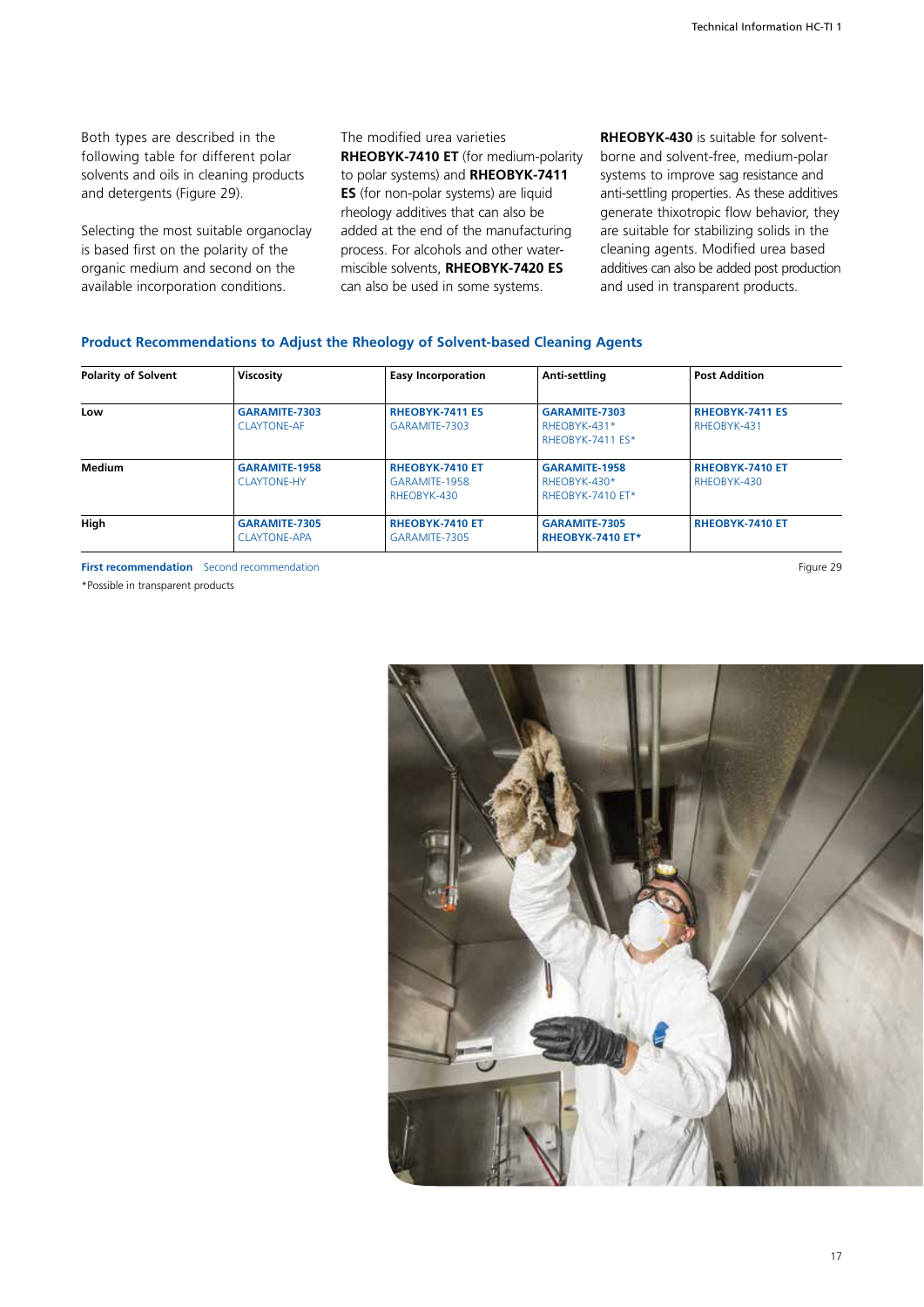# **Additives for High-Solid Cleaning Products**

### **Cleaning with High-solid Products**

The most common type of solids in cleaning agents are abrasive substances that are used in stainless steel polishes as well as in scouring agent products. Fine-particle silica or clays with rounded particle shape can be used as metal polishing agents. Besides abrasive substances, encapsulated fragrances or decorative substances can also be used as particles in cleaning products. Particles are generally stabilized via suitable rheology additives such as clays or modified ureas (Figure 30).

Scouring agents contain 15–50% calcite as an abrasive additive to gently and mechanically remove stubborn dirt in kitchens and bathrooms. When storing scouring agents, the abrasive substances can settle in the bottle and cause a separation of liquid at the surface (syneresis). By adding **OPTIGEL-WX,** settling and syneresis are effectively prevented without excessively increasing viscosity or affecting the application properties. Figure 31 shows a scouring agent without suitable additives compared with a scouring agent with suitable additives, as they appear after several days' storage in a glass bottle.

Defoamers such as **BYK-014** prevent the foam stabilization of the incorporated air.

Wetting and dispersing additives such as **DISPERBYK-199** can deflocculate the calcium carbonate used and enable a finer distribution of the individual particles. This improves the flowability of the product in production and application. The differences of a scouring agent with and without additives are shown in Figure 32.

### **No Settling/Syneresis with Clays**



Figure 30

### **Excellent Storage Stability with OPTIGEL-WX**



Figure 31

### **Calcium Carbonate Filled Scouring Agent with DISPERBYK-199 and BYK-014**





**Control With DISPERBYK-199 & BYK-014**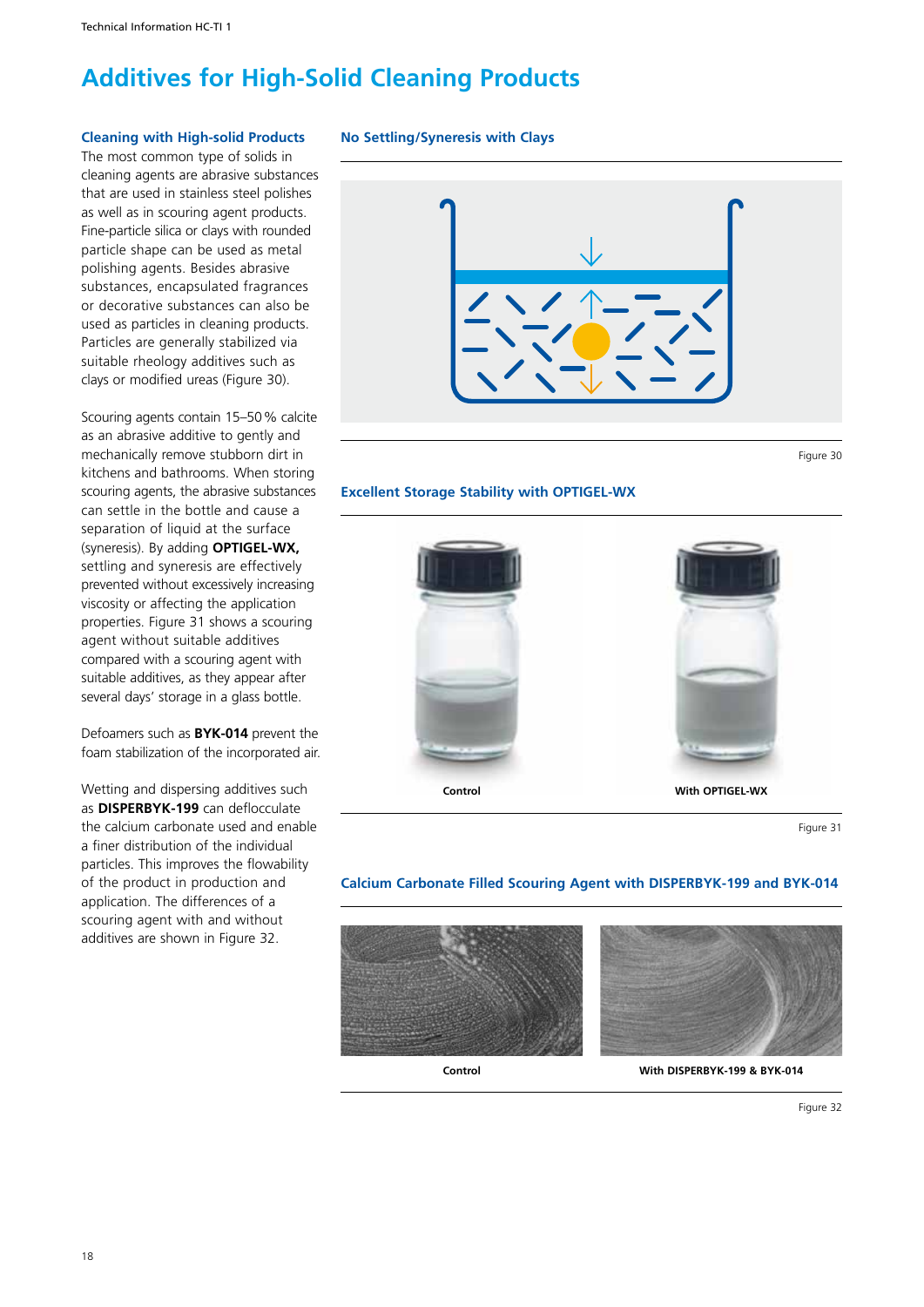### **Stabilization of non-abrasive capsules in cleaning products**

Abrasives are not the only solids that can be incorporated into cleaning products. Depending on what the cleaning product will be used for, the particles may be decorative or have a functional purpose. The function of the particles ranges from encapsulating fragrances to absorbing undesirable substances. For transparent cleaning products it may be most suitable to use modified ureas or a combination of synthetic clays and acrylate thickeners. A particularly effective combination of synthetic clays and acrylate thickeners is the use of **LAPONITE-RD** with **RHEOBYK-HV 80.** A detailed description of this combination can be found in the section on stabilizing fragrance capsules in liquid detergents. A liquid alternative to using clay based additives is provided by modified ureas that can also be post added. In aqueous cleaning products, a variety of particles could be stabilized in the

### **Anti-settling by Use of Rheology Additives**



Figure 33

cleaning products, particularly when using **RHEOBYK-7420 ES.**

Figure 33 shows a cleaning product in which cellulose capsules were stabilized using suitable rheology additives. On the left side of the figure, the blank sample without rheology additive is shown.

### **Product Recommendations for High-solid Cleaning Products**

| <b>Dispersing of Particles</b> | <b>Anti-settling and Anti-syneresis</b> | Defoaming       |  |
|--------------------------------|-----------------------------------------|-----------------|--|
| DISPERBYK-199                  | <b>OPTIGEL-WX</b>                       | <b>BYK-011</b>  |  |
| <b>BYK-154</b>                 | <b>RHEOBYK-7420 ES*</b>                 | <b>BYK-014</b>  |  |
|                                | <b>LAPONITE-EP</b>                      | <b>BYK-1611</b> |  |
|                                | RHEOBYK-HV 80 & LAPONITE-RD*            | <b>BYK-1724</b> |  |

**First recommendation** Second recommendation **Figure 34** 

\*Possible in transparent products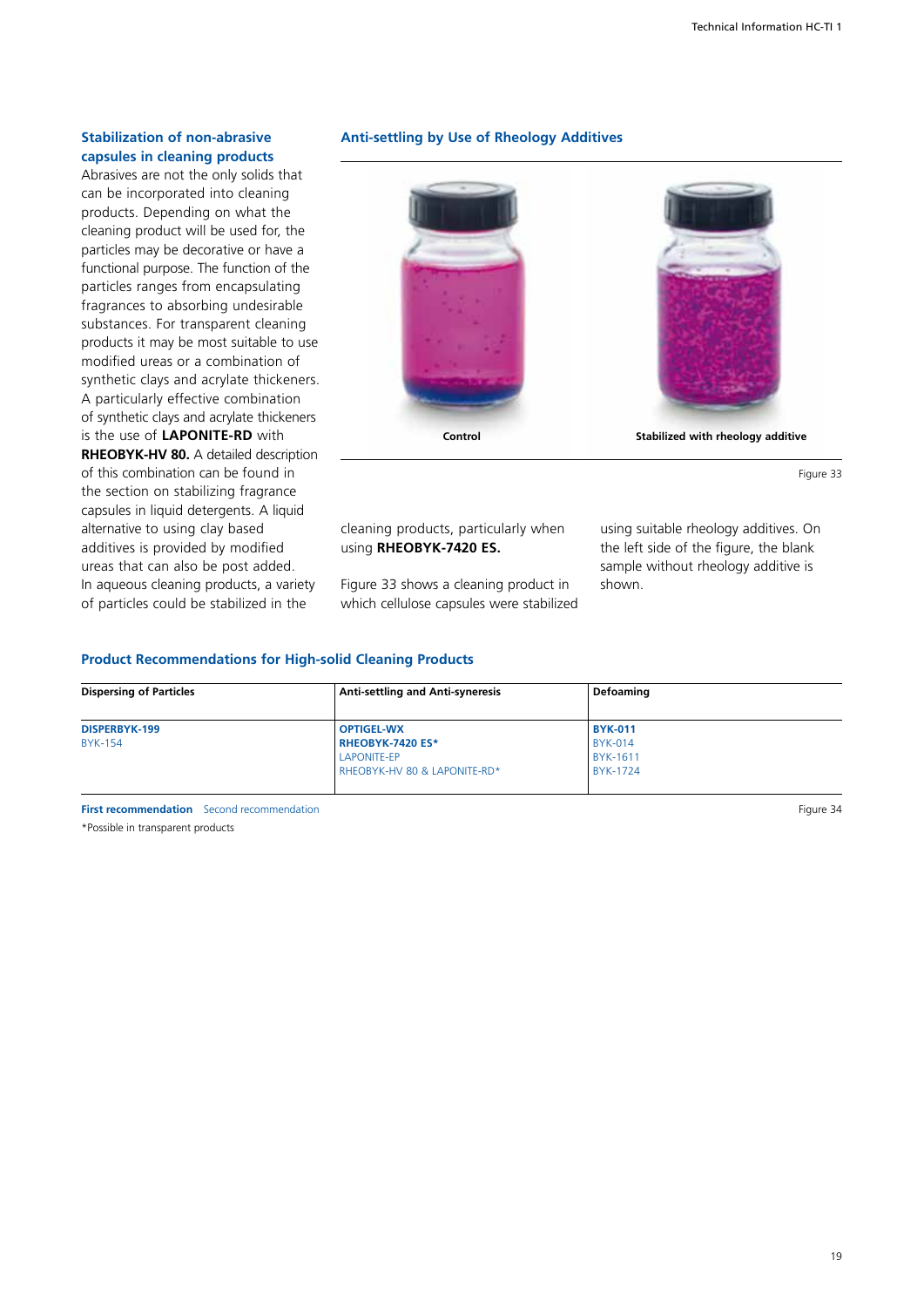# **Rheology Additives for Liquid Laundry Detergents**

The fabric care sector includes the markets for washing powder, liquid laundry detergent, and laundry softener. Both powder and liquid laundry detergent can be divided into allpurpose detergents for general application and mild or special detergents for delicate fabrics. Allpurpose detergents are grouped into

products that contain bleach for white laundry and color-care products for colored laundry. For sustainability reasons, there is a trend in fabric care towards lower washing temperatures and reduced water consumption. The properties of increasingly complex detergent and care products can be optimized using additives.

### **Adjusting the Rheology of a Laundry Detergent Using RHEOBYK-HV 80**



- **Diluted detergent concentrate with 1.9% RHEOBYK-HV 80**
- 

### **Fabric Cleaning**

Liquid products are being increasingly used to wash and care for fabrics. If particles need to be suspended in liquid detergents or liquid softeners, or the viscosity needs to be increased, special rheology additives are added as stabilizers and thickeners.

### **Adjusting the Flow Behavior of Liquid Detergents**

The flow behavior of the product plays an important role in liquid laundry detergents. The detergent needs to be easy to pour into the dosing cap. It cannot be too thin or too viscous. A high viscosity without the effect of shear forces is not desired either, as consumers are used to detergents with a certain flow behavior and consistency. Besides the practical reasons, there are also marketing reasons to selectively adjust the viscosity. There are numerous requirements on the additives used. They need to tolerate high levels of surfactants, produce Newtonian flow behavior, and they must not impact the clarity or transparency of the laundry detergent. **RHEOBYK-HV 80,** a HASE (Hydrophobically Modified Alkali Soluble Emulsion)-type polyacrylate thickener meets all these criteria and can be used to selectively adjust detergent viscosity (Figure 35).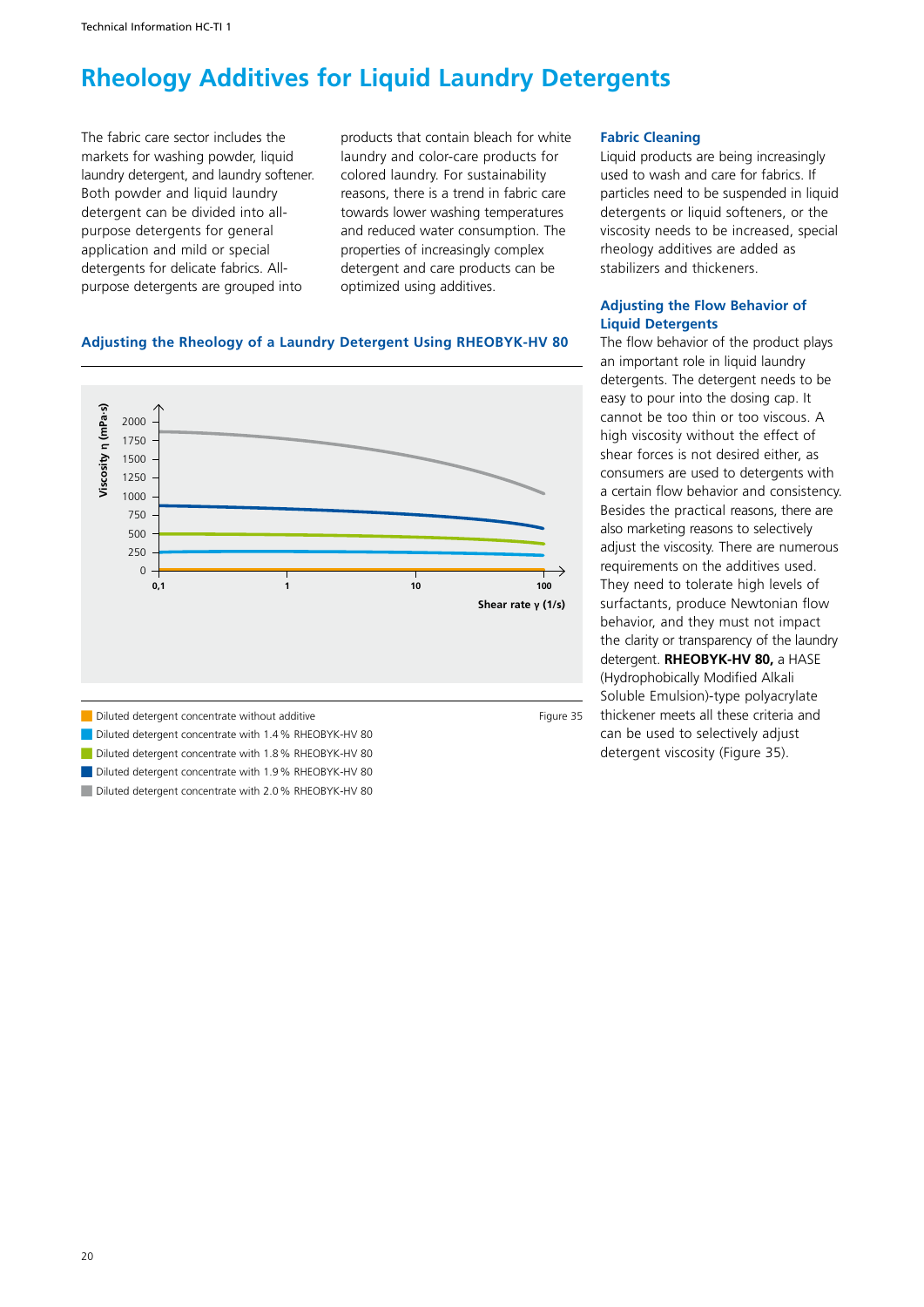### **Stabilizing Fragrance Capsules**

Fragrances are used in encapsulated form in many liquid detergents, and these need to be stabilized without greatly increasing the viscosity or significantly affecting transparency. HASE-type polyacrylate thickeners are often used in combination with a

synthetic clay. Combining the products **LAPONITE-RD** and **RHEOBYK-HV 80** has proven to be particularly suitable as it increases the yield stress of the detergent without impairing the flowability. In this way encapsulated fragrances can be finely distributed in the detergent without settling at the

surface or at the bottom (Figure 36).

The synergetic effect of the additive combination is based on linking the polymer chains of the HASE thickener using the **LAPONITE** platelets (Figure 37).

### **Stabilization of Fragrance Capsules in Detergents**





Figure 36

If handling of powdered clays is not desired, the liquid version **LAPONITE-SL 25** can be used in

**Detergent without capsules**

> combination with **RHEOBYK-HV 80.**  Another liquid alternative to the described thickener combination is

**additives**

Figure 37

**RHEOBYK-7420 ES.** This product is a liquid rheology additive based on modified urea that can also be post added.

### **Product Recommendations for Liquid Detergents**

**Detergent with capsules without additive**

| <b>Thickening/Body</b> | Anti-settling               | <b>Post Addition</b>   |  |
|------------------------|-----------------------------|------------------------|--|
| <b>RHEOBYK-HV80</b>    | LAPONITE-RD & RHEOBYK-HV 80 | <b>RHEOBYK-7420 ES</b> |  |
| <b>OPTIGEL-WX</b>      | RHEOBYK-7420 ES             | <b>RHEOBYK-HV 80</b>   |  |
| RHEOBYK-H 7625 VF      |                             |                        |  |
|                        |                             |                        |  |

**First recommendation** Second recommendation **Figure 38**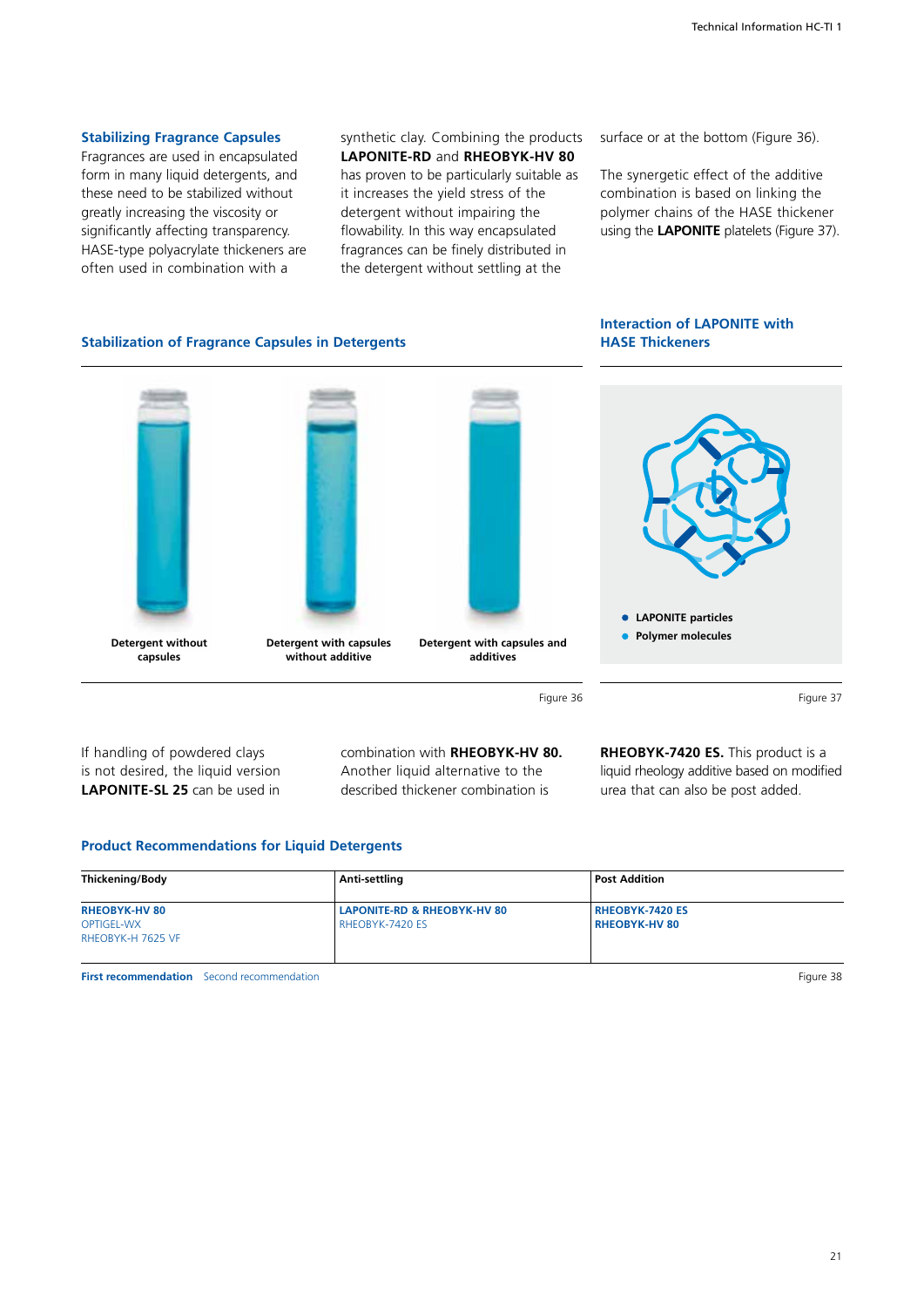# **Rheology Additives for Fabric Softeners**

### **Fabric Softening**

To prevent freshly washed laundry from feeling stiff after air-drying, a softener can be added to the laundry along with the detergent.

Liquid softeners contain cationic surfactants, primarily biodegradable esterquats that interact with the negative charges of the fibers, thereby counteracting a stiffening of the fabric. As with liquid detergents, it is also important to adjust the softener viscosity so that it is easy to dose. Many rheology additives such as anionic polyacrylates are not compatible with cationic surfactants. However, nonionic associative thickeners such as **RHEOBYK-H 7625 VF** and **RHEOBYK-7420 ES** can be used. These additives cause a strong increase in viscosity in the low shear range and provide shear thinning flow behavior. The rheology effect is based on the association of the hydrophobic segments of the additives between each other (Figure 39). RHEOBYK-7420 ES and RHEOBYK-H 7625 VF are Ecolabelcompliant rheology additives, which are compatible with cationic surfactant systems, such as softeners. The products are liquid and are easy to dose, even as a post additive. The choice of the most suitable additive depends on the formulation. Figures 40 and 41 show the rheological effect of the additives in

two different commercial softeners.

### **Associative Thickening Mechanism**



**Viscosity Curves of a Commercial Fabric Softener Thickened with RHEOBYK-H 7625 VF and RHEOBYK-7420 ES**



Commercial softener 1 + 0.5% RHEOBYK-H 7625 VF

Commercial softener 1 + 0.75% RHEOBYK-H 7625 VF

Commercial softener  $1 + 0.2$ % RHEOBYK-7420 ES

Commercial softener 1 + 0.3 % RHEOBYK-7420 ES

Commercial softener 1 + 0.4 % RHEOBYK-7420 ES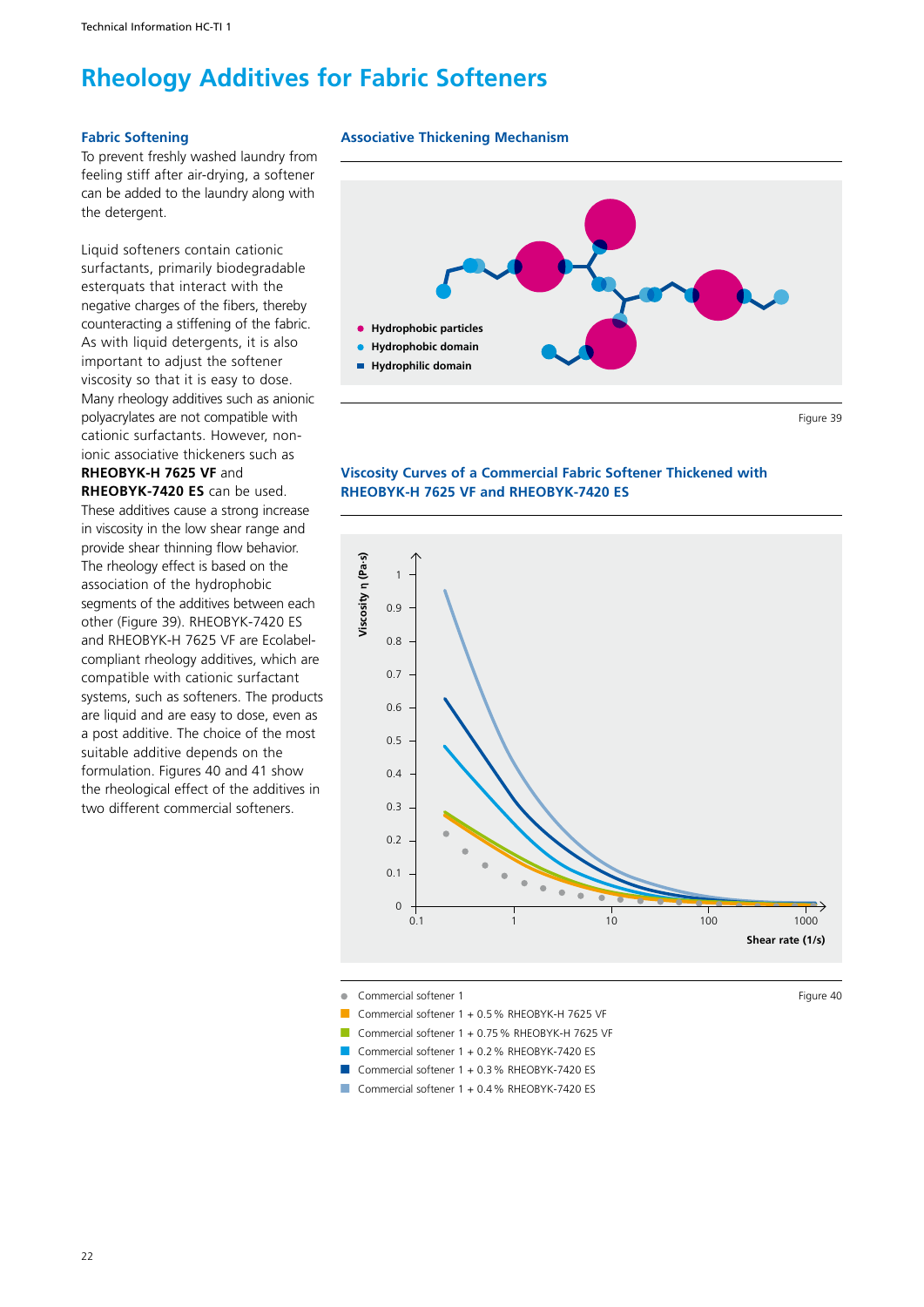

### **Viscosity Curve of a Fabric Softener with Medium Viscosity Thickened with RHEOBYK-H 7625 VF**

Commercial softener 2 Figure 41  $\Delta$ 

Commercial softener  $2 + 0.5$ % RHEOBYK-H 7625 VF

Commercial softener  $2 + 0.2$  % RHEOBYK-7420 ES

### **Product Recommendations for Fabric Softeners**

| <b>Thickening/Body</b>   | Anti-Settling   | <b>Post addition</b> |
|--------------------------|-----------------|----------------------|
| <b>RHEOBYK-H 7625 VF</b> | RHEOBYK-7420 ES | l RHEOBYK-H 7625 VF  |
| RHEOBYK-7420 ES          |                 | RHEOBYK-7420 ES      |
|                          |                 |                      |

**First recommendation** Second recommendation **Figure 42**